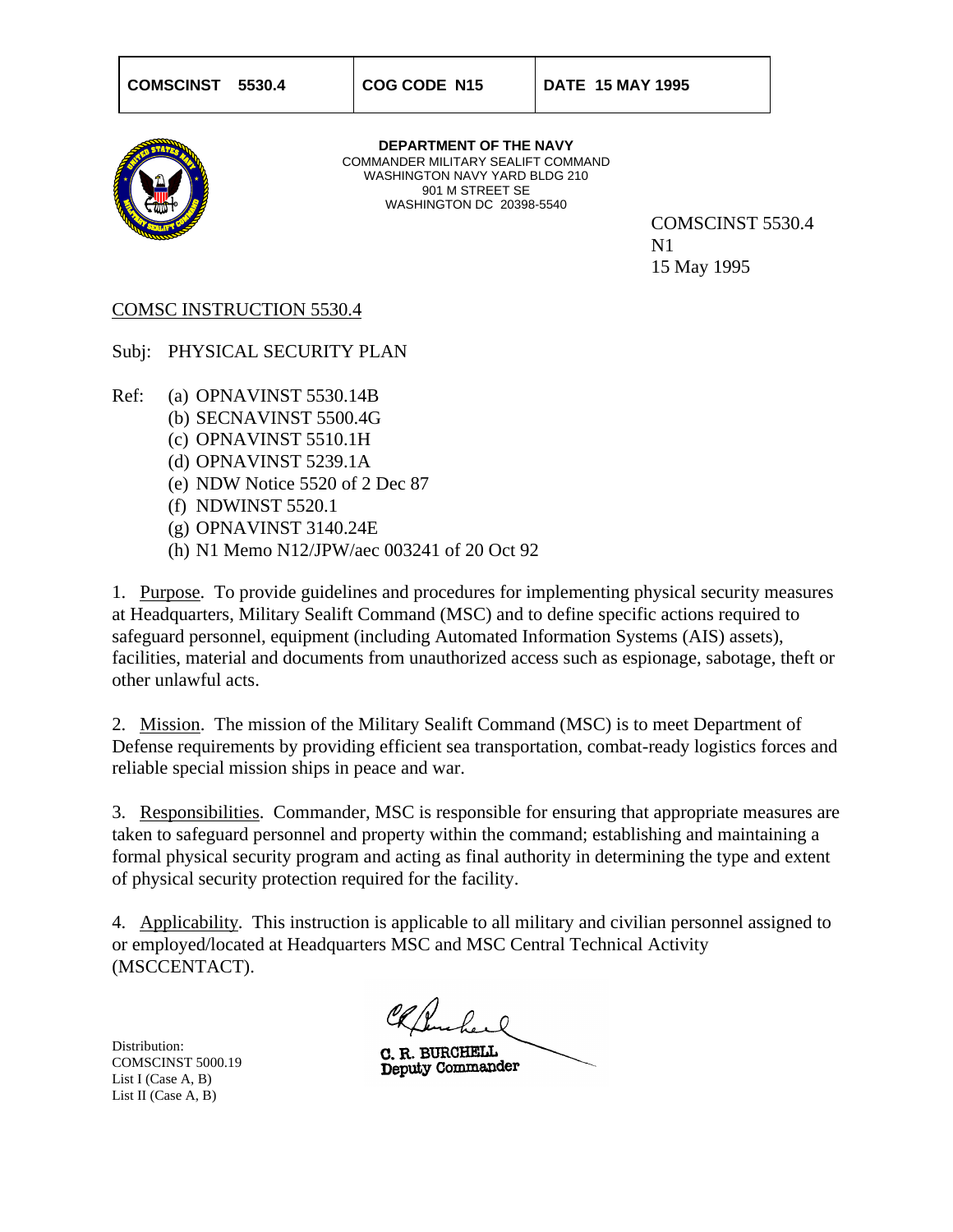## **TABLE OF CONTENTS**

## **Chapter 1 - Security Office Staffing and Functions**

## **Chapter 2 - Security Measures**

| $2 - 1$  | $2 - 1$ |
|----------|---------|
| $2 - 2$  |         |
| $2 - 3$  |         |
| $2 - 4$  |         |
| $2 - 5$  |         |
| $2-6$    |         |
| $2 - 7$  |         |
| $2 - 8$  |         |
| 2-9      |         |
| $2 - 10$ |         |
| $2 - 11$ |         |
| $2 - 12$ |         |
| $2 - 13$ |         |
| $2 - 14$ |         |
|          |         |

## **Chapter 3 - Control Measures**

## **Chapter 4 - Material Control**

## **Chapter 5 - Physical Security Aids**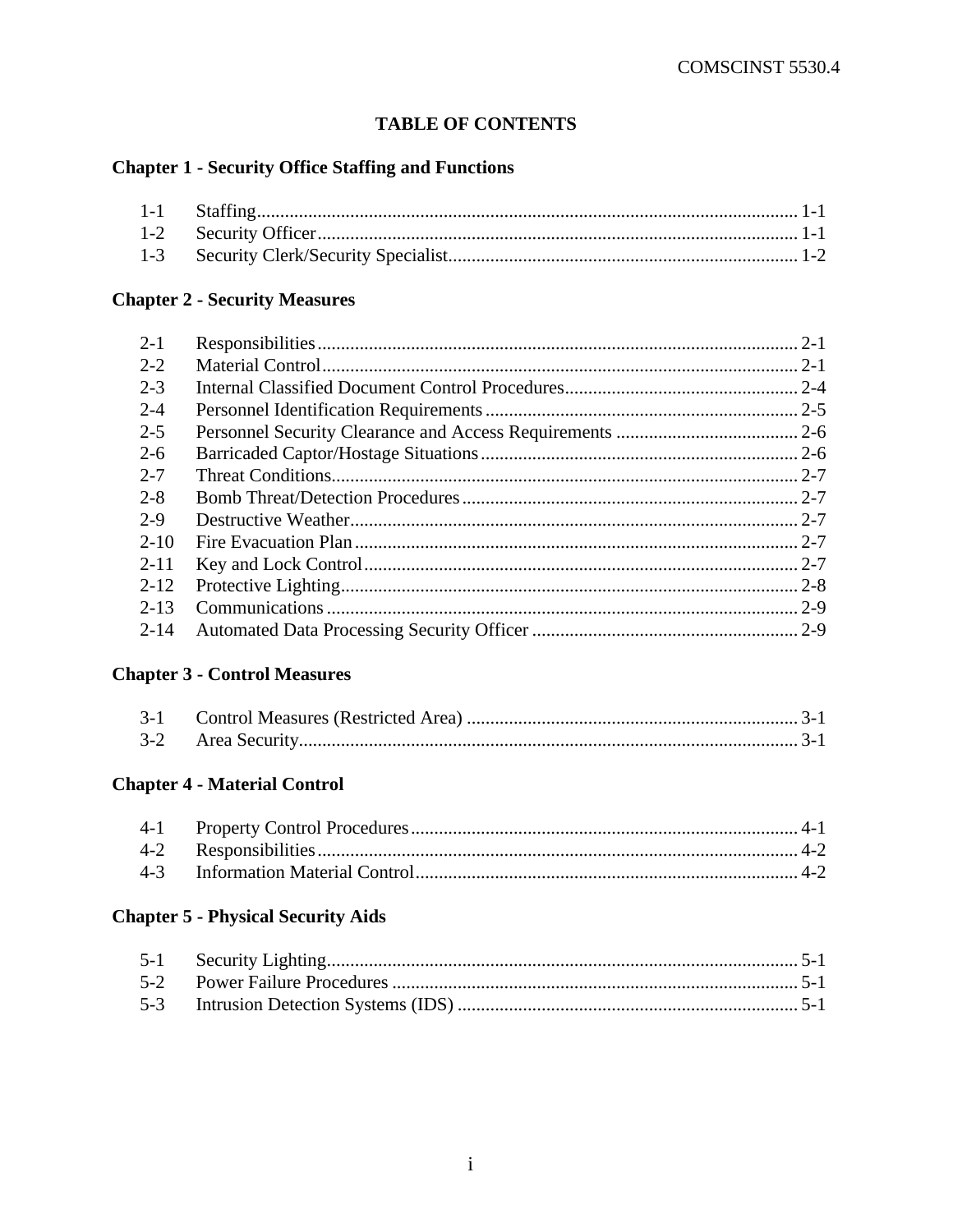# **Chapter 6 - Security Force**

# **Chapter 7 - Terrorist Threat Conditions**

| 7-2 Declaration of Terrorist THREATCONS and Measures for Implementation  7-1 |  |
|------------------------------------------------------------------------------|--|
|                                                                              |  |
|                                                                              |  |
|                                                                              |  |

## **APPENDICES**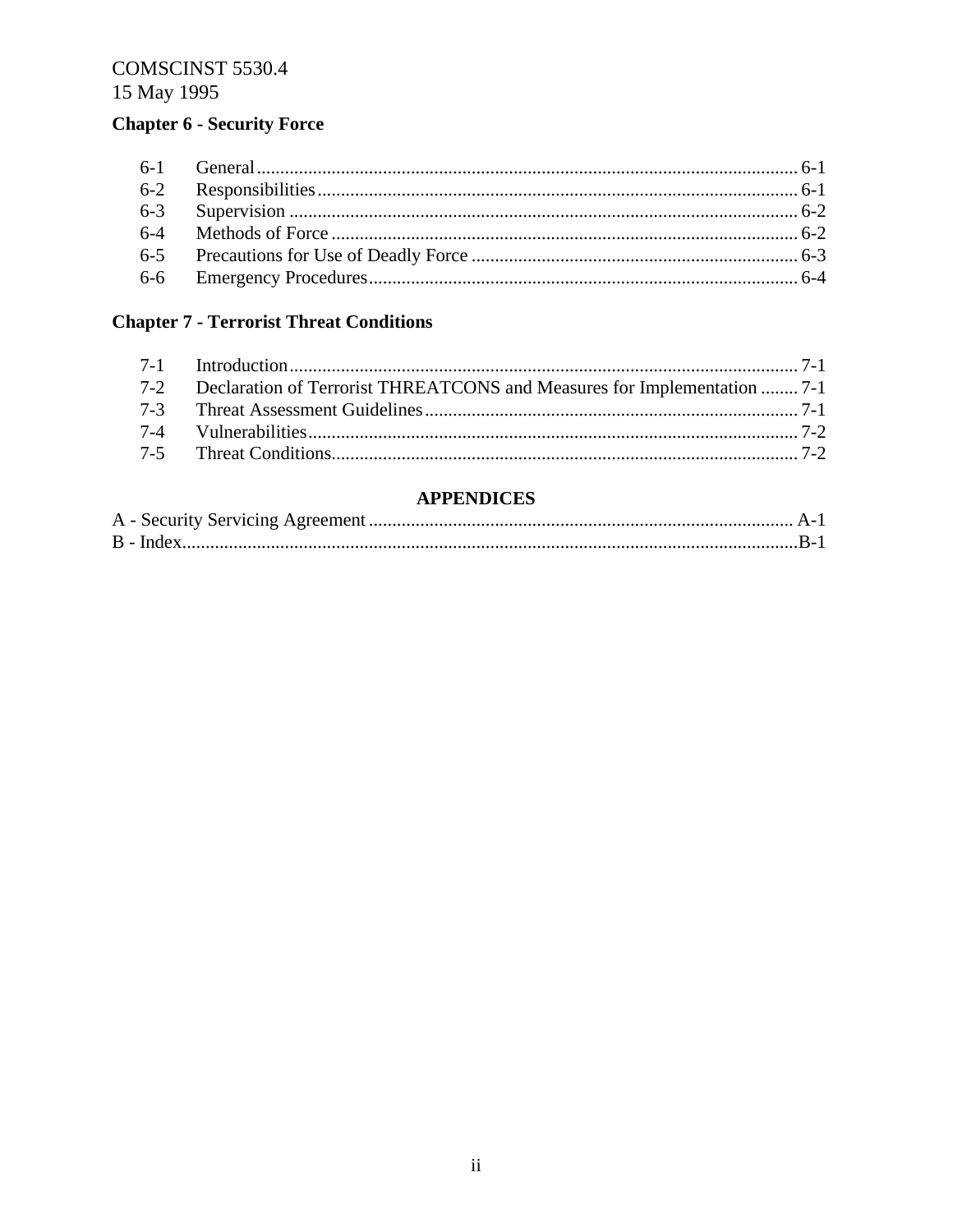## **RECORD OF CHANGES**

The Military Sealift Security Plan will be kept current by the issuance of changes which will be incorporated upon receipt. A record of such changes will be recorded in the space provided below.

| <b>CHANGE NO.</b> | DATE OF CHANGE | <b>DATE ENTERED</b> | <b>SIGNATURE</b> |
|-------------------|----------------|---------------------|------------------|
|                   |                |                     |                  |
|                   |                |                     |                  |
|                   |                |                     |                  |
|                   |                |                     |                  |
|                   |                |                     |                  |
|                   |                |                     |                  |
|                   |                |                     |                  |
|                   |                |                     |                  |
|                   |                |                     |                  |
|                   |                |                     |                  |
|                   |                |                     |                  |
|                   |                |                     |                  |
|                   |                |                     |                  |
|                   |                |                     |                  |
|                   |                |                     |                  |
|                   |                |                     |                  |
|                   |                |                     |                  |
|                   |                |                     |                  |
|                   |                |                     |                  |
|                   |                |                     |                  |
|                   |                |                     |                  |
|                   |                |                     |                  |
|                   |                |                     |                  |
|                   |                |                     |                  |
|                   |                |                     |                  |
|                   |                |                     |                  |
|                   |                |                     |                  |
|                   |                |                     |                  |
|                   |                |                     |                  |
|                   |                |                     |                  |
|                   |                |                     |                  |
|                   |                |                     |                  |
|                   |                |                     |                  |
|                   |                |                     |                  |
|                   |                |                     |                  |
|                   |                |                     |                  |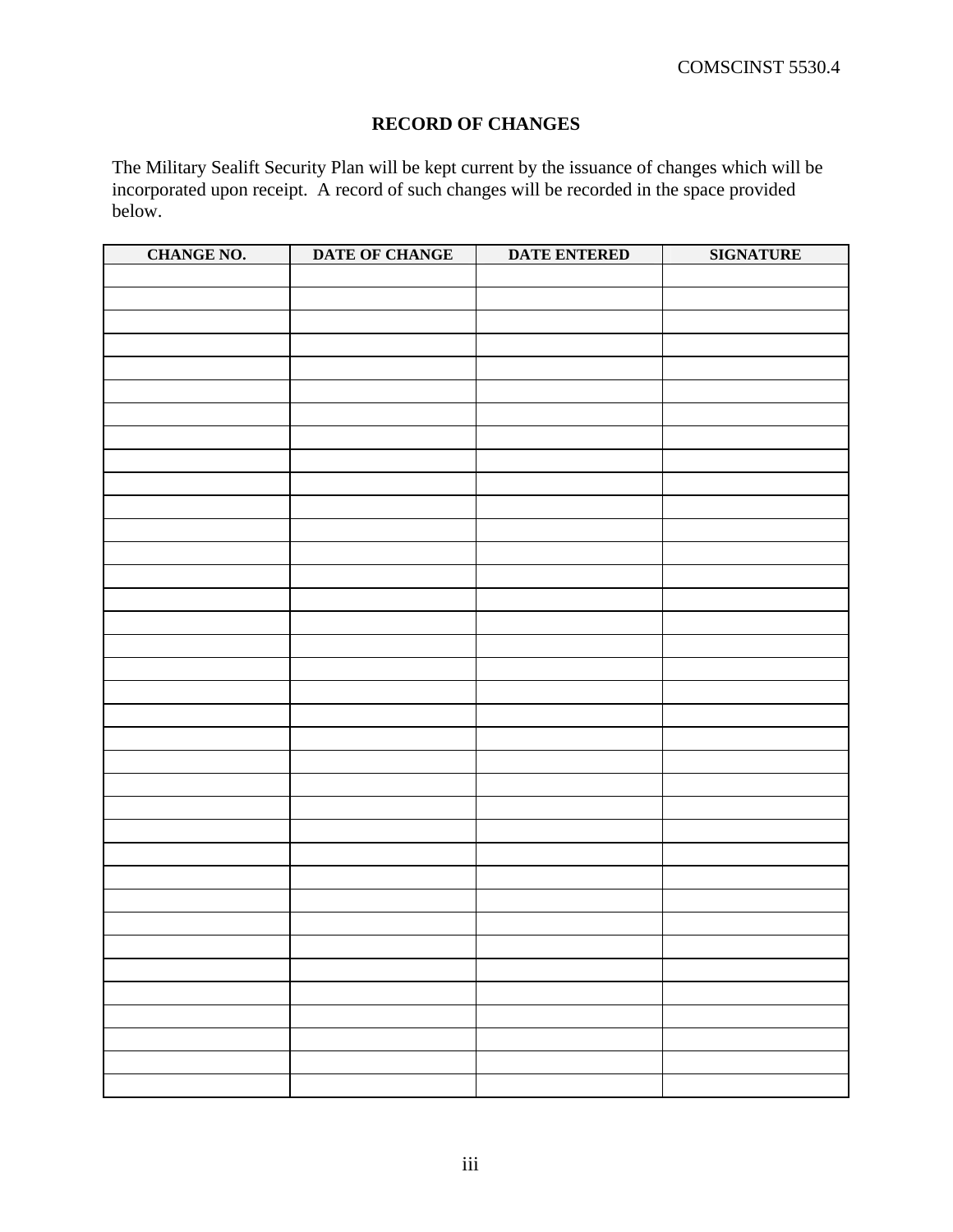### **SECURITY OFFICE STAFFING AND FUNCTIONS**

#### **1-1 STAFFING**

Director, Military Personnel and Security Division (N15) serves as the Security Officer at MSC and comes under the cognizance of the Director, Personnel, Manpower and Management (N1). The MSC Security Officer is responsible for supervising two security specialists, GS-080-7 through 12, who implement the command's Physical Security Plan. The security specialists work as a team in performing duties in personnel, information and physical security while maintaining liaison with various Naval and DOD activities.

#### **1-2 SECURITY OFFICER**

The Security Officer, either personally or through subordinates is responsible for the following:

a. Implementing, administrating, training and overseeing a comprehensive security program consistent with command guidelines and those established by higher authority. Serves as the command representative for security matters.

b. Designing and developing protection systems and devices to ensure that the material and facilities are not compromised, sabotaged, subjected to malicious mischief or other forms of willful interference.

c. Identifying restricted areas, setting up personnel access systems; developing procedures for the movement and handling of classified and other sensitive materials.

d. Preparing correspondence, reports and directives.

e. Formulating emergency plans; maintaining liaison and personal contact with ADP Security Officer, Federal agents and NDW Security Department.

f. Accomplishing other related duties as specified in reference (a).

### **1-3 SECURITY CLERK/SECURITY SPECIALIST**

The security specialists work independently under the supervision of the MSC Security Officer in performing the following duties:

- a. Developing and entering data in buildings 210 and 157 computerized access systems.
- b. Conducting physical security surveys for buildings 210 and 157.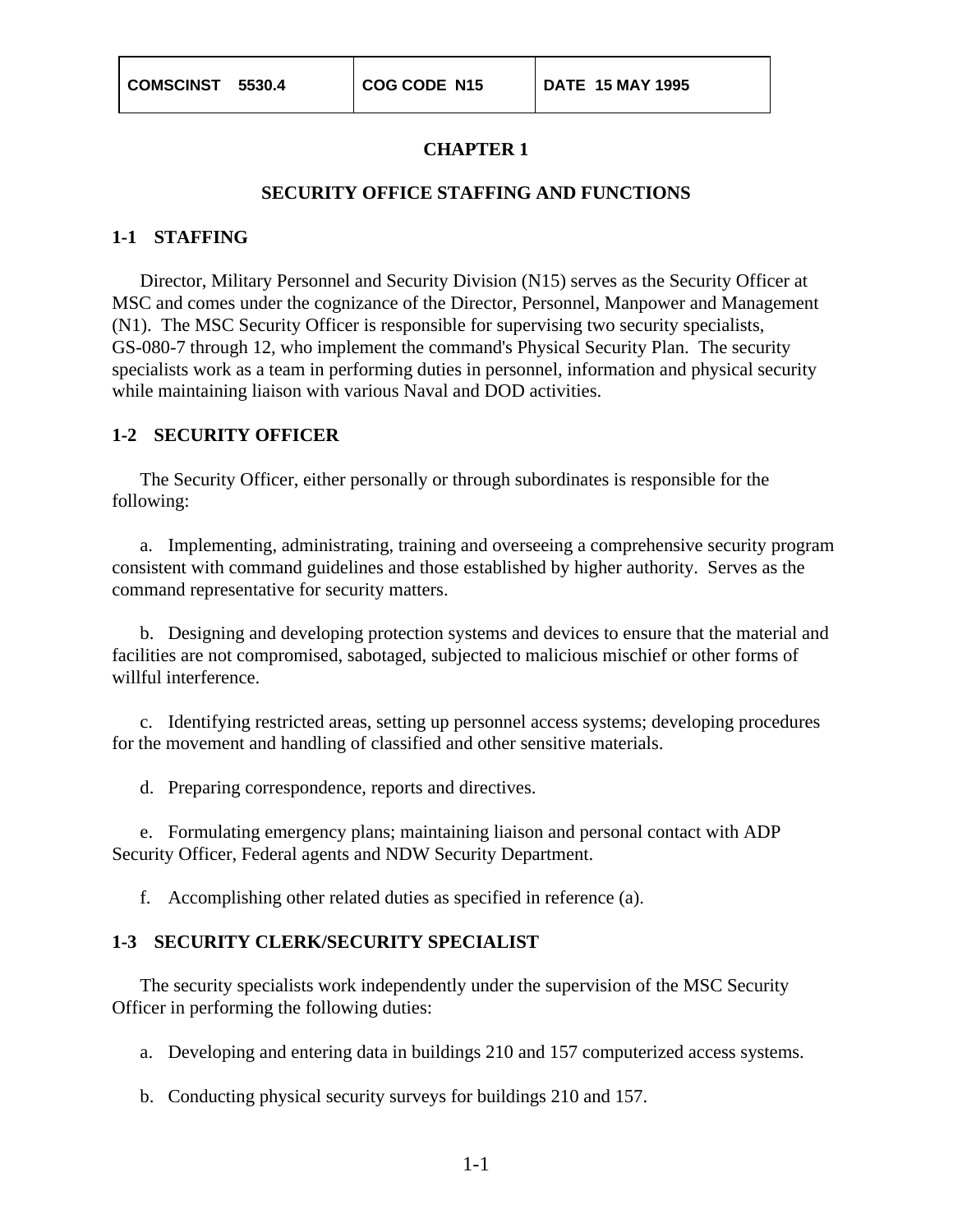c. Supervising random security inspections.

d. Overseeing and/or assisting in emergency evacuations, as required, from buildings 210 and/or 157.

e. Supervising and providing guidance to contract security guard personnel in buildings 210 and 157.

f. Physically changing security combinations to all of command security containers and maintaining an inventory of containers.

g. Initiating Report of Surveys and maintaining computer database for periodic reports.

h. Maintaining liaison with the Naval District Washington (NDW) Security Officer regarding various security policies, security related incidents and activities.

I. Providing authorization letters/memoranda to employees and contract personnel for an NDW security badge after verification of requirement or approval from MSC sponsor and receipt of current visit request.

j. Producing and maintaining buildings 210 and 157 contract guard force post orders.

k. Overseeing the command Intrusion Detection systems located in Strategic Analysis Subsystem (SEASTRAT) (2nd floor of building 210) and WWMCCS (Worldwide Military Command and Control System) Intercomputer Network Site (WINSITE) (3rd floor of building 210) spaces.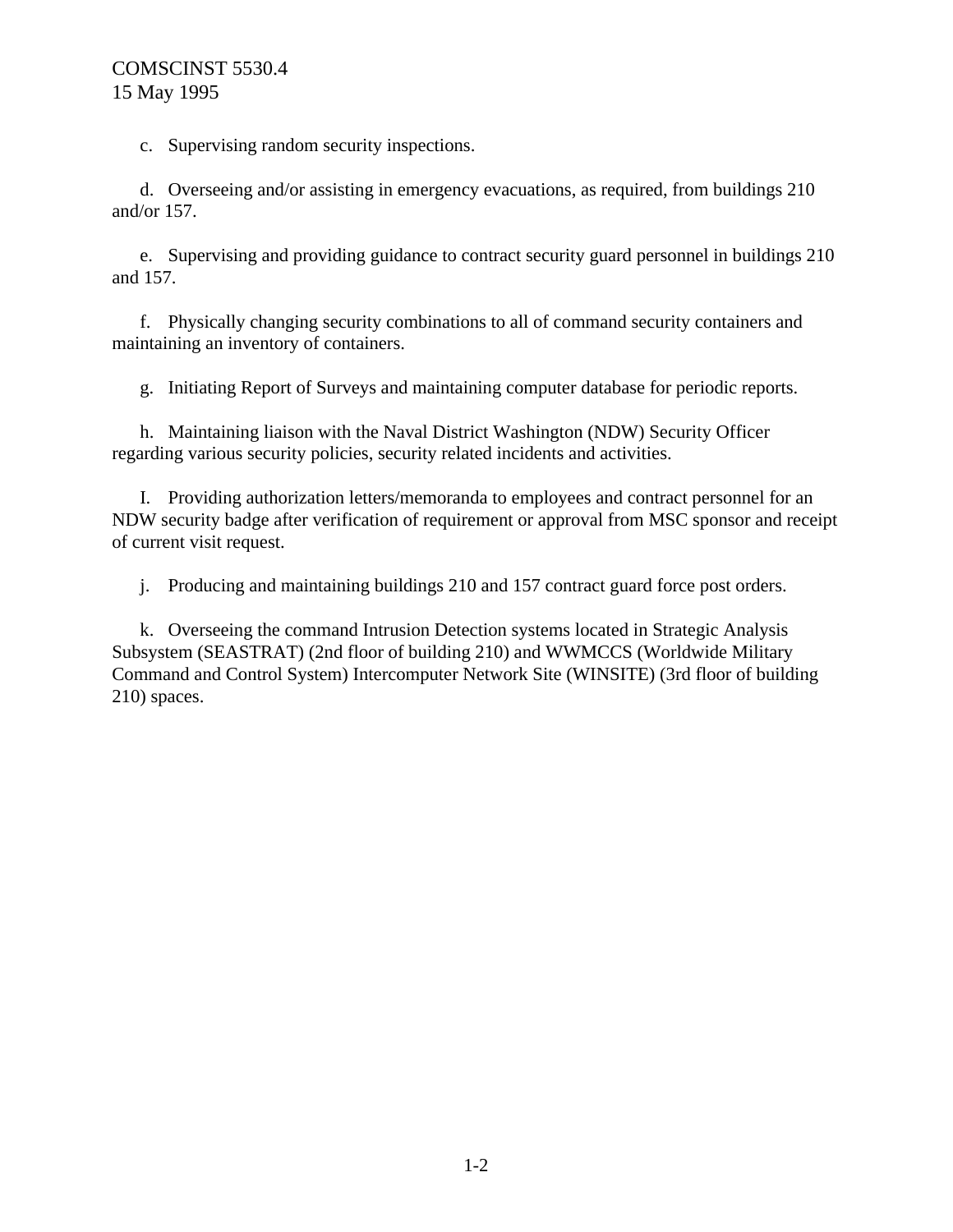#### **SECURITY MEASURES**

#### **2-1 RESPONSIBILITIES**

a. Security Officer. The Security Officer is responsible for planning, coordinating and supervising the command's Physical Security Program. Included in the program are the following:

- (1) All matters pertaining to physical security.
- (2) Formulating Emergency Plans.
- (3) Reviewing and updating the COMSC Physical Security Program.
- (4) Complying with other related duties as specified in reference (a).

(5) Establishing and maintaining liaison with personnel or agencies to ensure timely and organized support in event of an emergency.

b. MSC military personnel and civilian employees will be responsible for adhering to the sound security practices set forth in this plan and become familiar with evacuation procedures used during all emergency situations.

#### **2-2 MATERIAL CONTROL**

a. General. MSC Physical Security and Loss Prevention Program is designed to safeguard resources from theft, vandalism or misappropriation by establishing an unacceptable risk of detection and/or apprehension. Reference (a) provides more detailed guidance.

(1) Accountability. Personnel taking government equipment (e.g., lap top computers, typewriters, recorders, etc.) out of building 210 and 157, will have a property pass from a designated N4 representative or a letter of authorization signed by a designated N6 representative. Memoranda and property passes will be in duplicate; the original to be retained on file and the duplicate to be retained by the bearer. Buildings 210 and 157 security guard post orders identify the designated N6 personnel authorized to sign the letter of authorization.

(2) Reporting Losses. Loss of government property should be reported immediately to the MSC Security Officer who will notify NDW Security Department and the local Navy Criminal Investigative Service (NCIS). NCIS will be the primary resource for detection and investigation of lost, stolen or missing government property. All government property, regardless of value or classification will be reported to this agency for stolen or recovered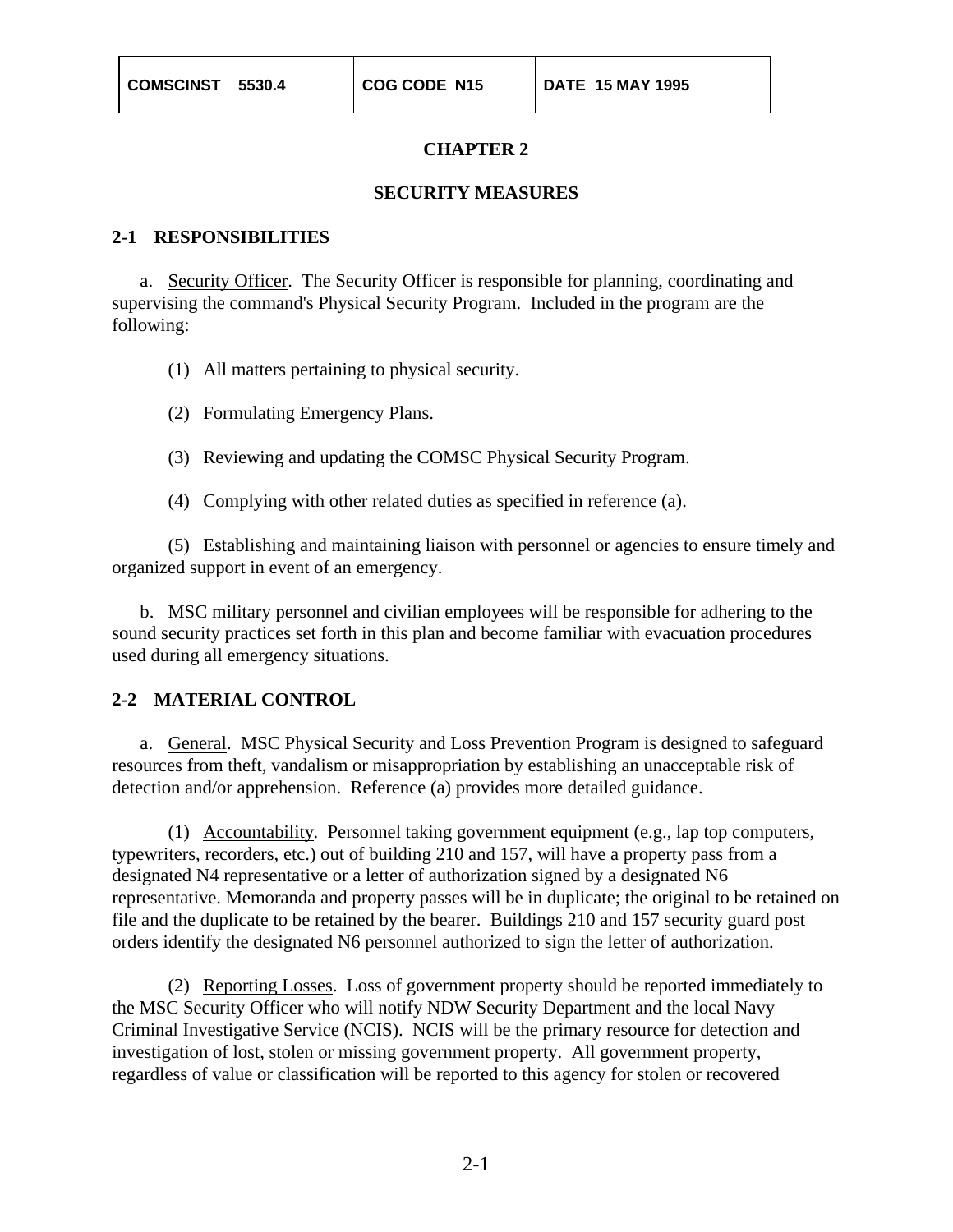property. Loss of personal property will be reported immediately to MSC Security Officer who will notify the NDW Security Department for action.

(3) Missing, Lost or Stolen Report (MLSR) Procedures. Missing, lost or stolen government property, including accidentally destroyed data, will be reported in accordance with current directives and accountable individuals will be identified by N4. Property inventories will be matched with existing property. Investigations will be submitted with loss reports. Detailed instructions for MLSR reporting requirements and the proper message format can be found in reference (b). The Security Officer is the focal point for tracking MLSR reports.

(4) Administrative Inspections. COMSC is responsible for readiness, security, health, welfare and safety of members of this command and those members of other commands who use MSC property. A notice will be posted in buildings 210 and 157 advising that all handcarried items, such as briefcases, bags, boxes, etc., will be subject to random security inspections prior to entrance or departure. The inspections will be directed by the Commander and the procedures listed below will be followed:

(a) The inspection shall be specifically authorized in writing by COMSC or his designee.

(b) A member of the MSC Security Office will be present and in charge.

(c) Personnel will be stopped randomly without regard to status (i.e., civilian employees, contractor, military personnel or visitors). Individuals will be selected with a random numbering system outlined by the Commander or Designee's signed authorization.

(d) Security Guards will explain to the personnel stopped that an inspection is being conducted. The individual will be asked to step out of the walk way and to open his/her briefcase, purse, etc. for inspection. If an individual entering refuses to do this, he or she will be prohibited from entering the spaces and no inspection will be conducted. For those leaving, the inspection will still be done even after objection of the party and if necessary the Security Officer will notify NDW Security Department. Otherwise, the individual will be allowed to proceed after inspection.

b. Physical Security Review Committee (PSRC)

(1) General. COMSC has overall responsibility for physical security and law enforcement matters affecting MSC buildings 210 and 157. COMSC will establish the Physical Security Review Committee (PSRC) which will include the Chief of Staff (N001) as chairperson.

(2) The PSRC will meet in accordance with reference (a) and perform the following:

(a) Assist in determining physical security requirements for and evaluating security areas at MSC.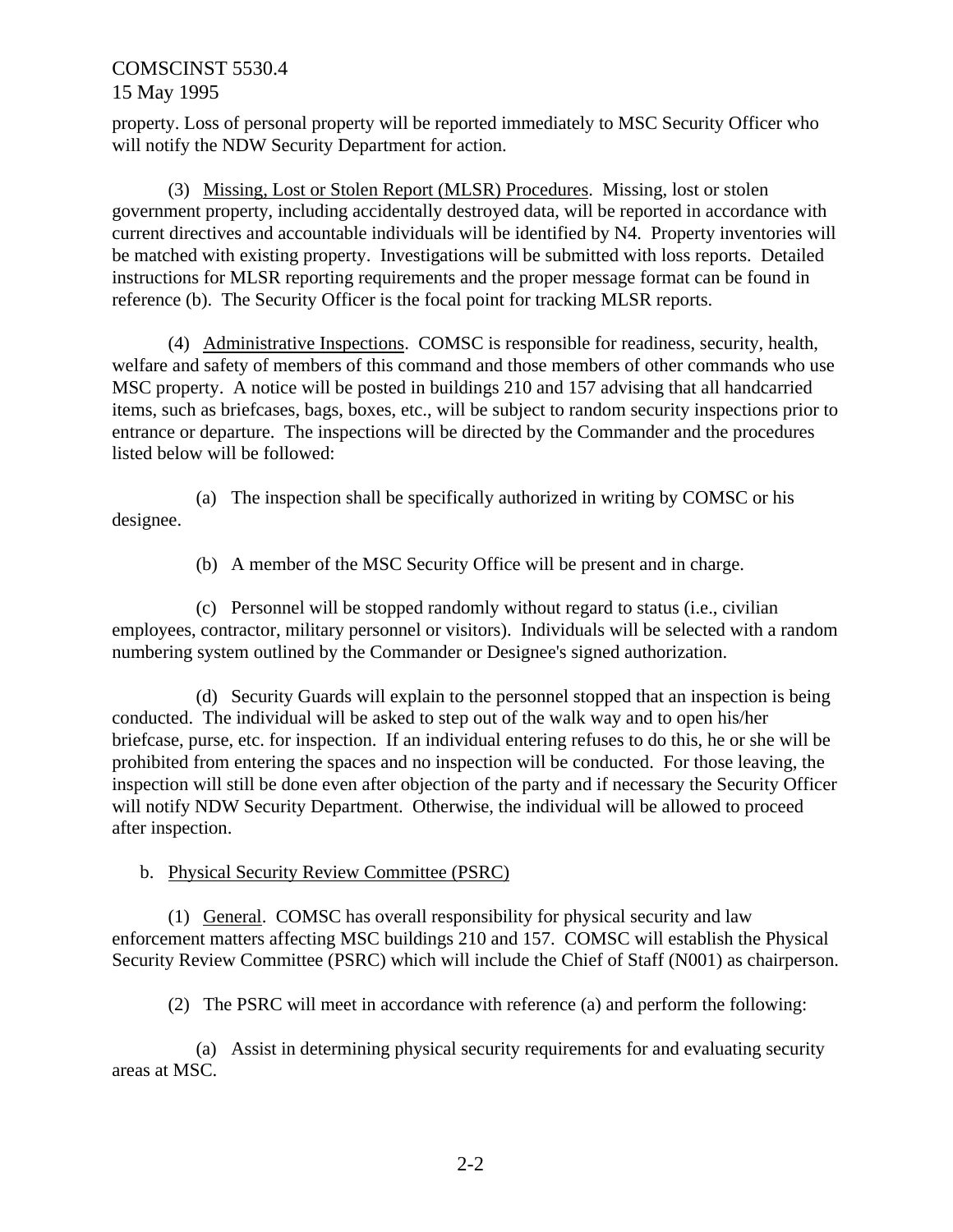(b) Advise on establishment of restricted areas.

(c) Review draft physical security and loss prevention plans or recommend changes prior to submission to COMSC.

(d) Review reports of significant losses or breaches of security and recommend improvements to the Physical Security and Loss Prevention Program.

(3) The PSRC membership will include the following staff members:

- (a) Chief of Staff (N001) (Chairperson)
- (b) Security Officer (N15)
- (c) Personnel Officer (N1)
- (d) Logistics Director (N4)
- (e) Inspector General (N00I)
- (f) ADP Security Officer (N61)

c. Security Officer. Under the direction of COMSC, the Security Officer is responsible for the establishment, administration and coordination of physical security and law enforcement measures involving the protection of military personnel and civilian employees. Inclusive in these responsibilities is the implementation of the Loss Prevention Program. The Security Officer will ensure the program is properly established and administered and will make periodic reports on its progress to COMSC. He or she will maintain close liaison with the NDW Security Department to ensure proper compliance in the Loss Prevention Program and to provide input for revisions to the plan.

d. Directors/Special Assistants. Each Director/Special Assistant is responsible for the security of personal property, equipment and spaces assigned to that directorate or members of that directorate. Directors/Special Assistants will maintain close liaison with the MSC Security Officer regarding Physical Security and Loss Prevention and ensure proper compliance with the command's program.

## **2-3 INTERNAL CLASSIFIED DOCUMENT CONTROL PROCEDURES**

a. Security Manager. The Security Manager is responsible for planning, coordinating and supervising the Information and Personnel Security Program.

b. Control Information. Effective control of the Department of Defense (DOD) information will be maintained at all times in accordance with reference (c). All classified material received at MSC must be brought into the mailroom accountability system. Secret or Confidential classified material received through mail or any other means of transmission will immediately be handcarried to the mailroom for entry into the classified material accountability system. Top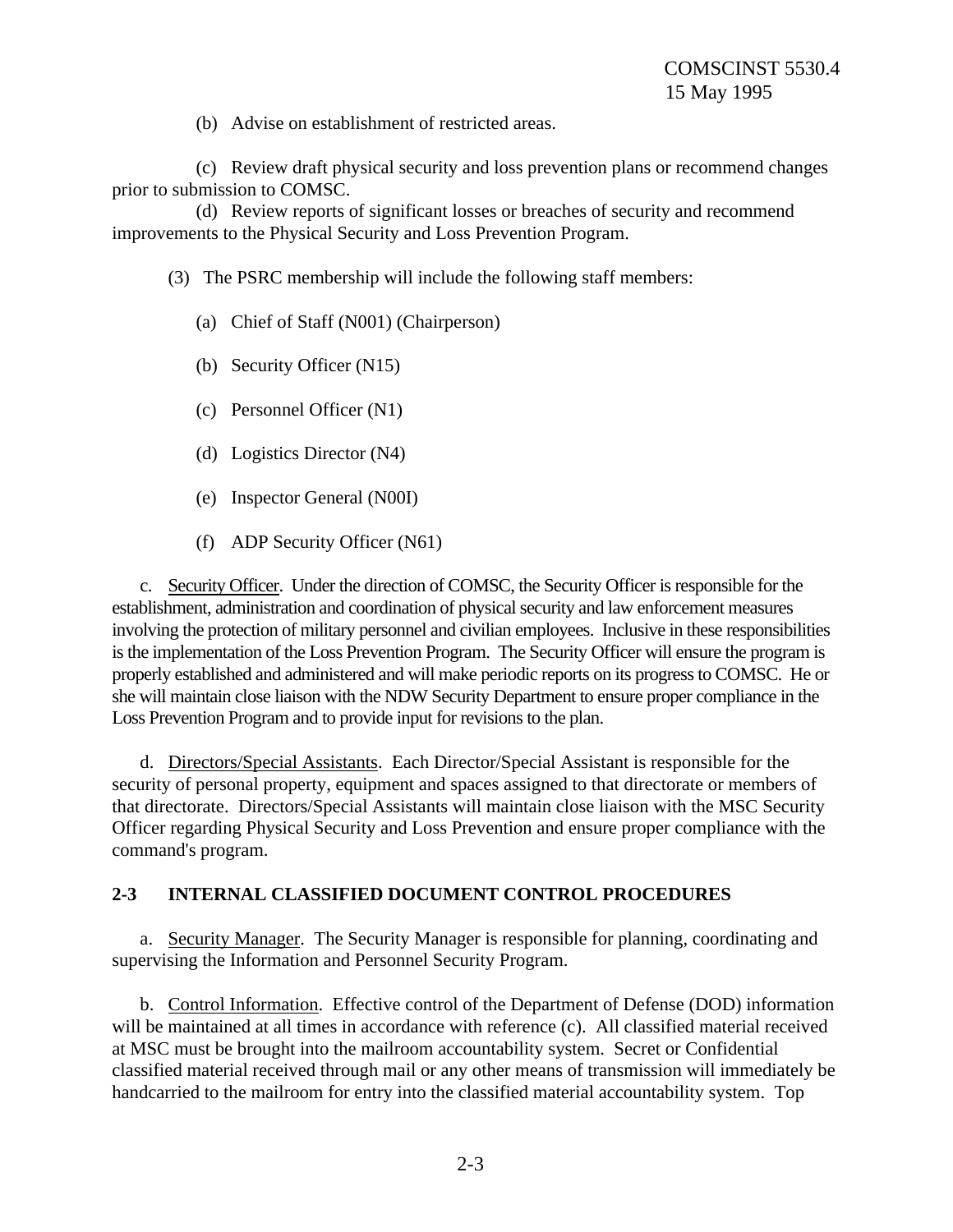Secret or NATO classified material received by mail or any other means of transmission will immediately be handcarried to the TS/NATO Classified Material Control Officer who is assigned to N6. TS/NATO classified material is not handled by mailroom personnel or entered into the mailroom classified material accountability system.

c. Storage. All classified documents, when not in use, will be stored in a GSA-approved security container. MSC Security will maintain an inventory of all security containers, the locations, custodians and record of combination changes. The SDO is provided a listing which includes the location of each container and that listing will be used for the daily MSC security checks.

(1) Combinations to the security containers must be changed at least once annually, when an individual knowing the combination no longer requires access, when the combination has been subject to possible compromise, when the security container has been discovered unlocked or unattended, when the container is first put into service or when the security container has been taken out of service.

(2) Combination changing tools are maintained by the MSC Security Office and are available for use by authorized MSC employees to change combinations to MSC security containers. The custodian must advise the MSC Security Office when one of the above listed occurrences have come into effect and at that time set up an appointment with a MSC security specialist for changing the combination. When scheduling the appointment, ensure that the custodian of the security container is present and available during the combination change.

(3) Combinations are not to be changed by individual employees unless approved by MSC Security Office in advance.

(4) Security containers will be repaired by an approved contract locksmith with a facility clearance. Repair requests will be approved by the MSC Security Office and coordinated with N4.

d. Destruction. Classified documents that are no longer required are to be immediately destroyed using a GSA-approved shredding machine located in buildings 210 and 157 as follows:

## (1) **Building 210**

- (a) Room 352
- (b) Room 334
- (c) Room 449
- (d) Room 404
- (e) Room 425
- (f) Room 456
- (g) Room 306
- (h) Room 217
- (i) Room 234
- (j) Room 136
- (k) Room 131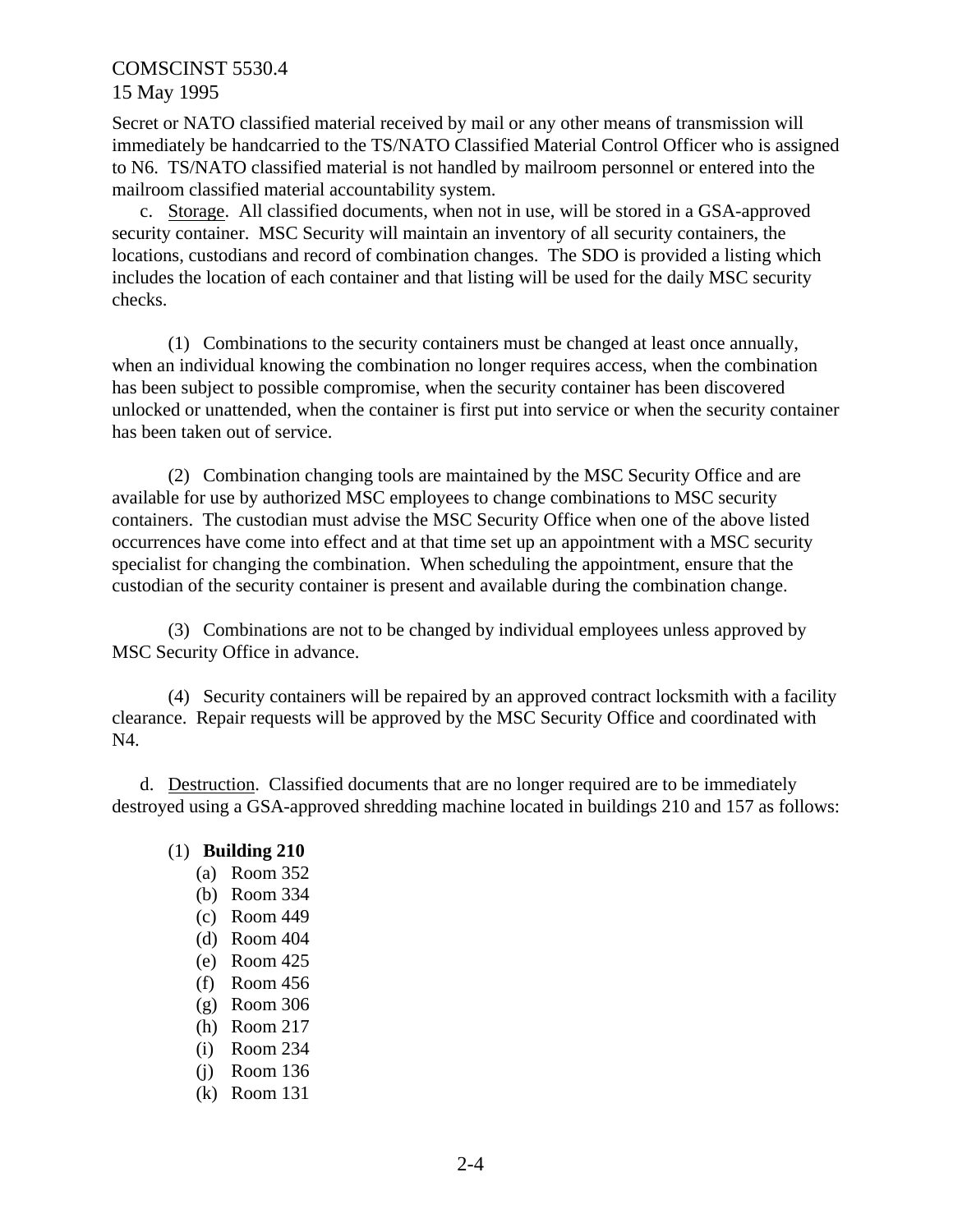(2) **Building 157**

- (a) Room 304
- (b) Room 406
- (c) Copy room

e. Emergency Removal. MSC shall develop an emergency plan to protect classified material in a manner that will minimize the risk of injury or loss to personnel. If removal of classified material from building 210 or 157 is not feasible, the material shall be stored in a GSA approved container.

## **2-4 PERSONNEL IDENTIFICATION REQUIREMENTS**

a. Because buildings 210 and 157 are restricted areas, one of the following forms of identification badges are approved before unescorted entrance to the buildings:

(1) Naval District Washington (NDW) identification with "MSC" stamped in bold red letters on the front of the badge.

(2) NDW contractor identification badge with "MSC" stamped in bold red letters on the back of the badge.

(3) National Capital Region (NCR)/Pentagon (PNT) badge with pink, red and/or white backgrounds.

(4) MSCLANT Bayonne, NJ, MSCPAC Oakland, CA, MSCFE Yokohama, JA, MSCEUR London, UK

- (5) National Defense Executive Reserve (NDER)
- (6) Armed Forces of the United States with badges in green, red or blue.
- (7) United States Transportation Command.

b. Personnel requesting entry to buildings 210 and 157 to perform maintenance or contract services will be positively identified prior to allowing entry. A current visit request must be on file in the MSC Security Office on those individuals in order to be listed in the computer access system. The visit request can be either a letter from the agency on company letterhead or a form listing the individual's full name (last name and first name), social security number, date and place of birth, citizenship, purpose of visit, name of MSC point of contact and length of visit (not more than 1 year). The correspondence must be signed by a security representative or a designated agency representative.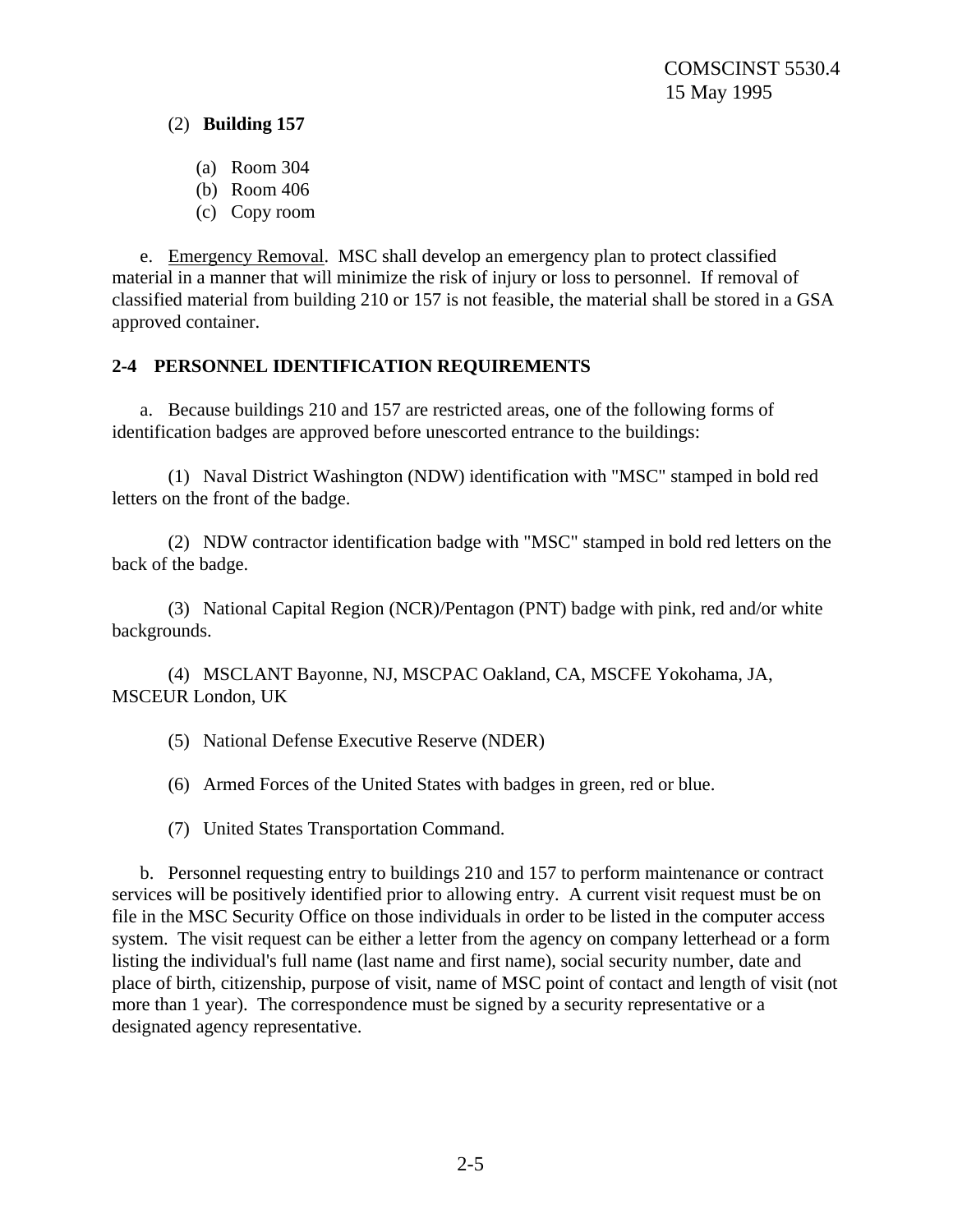c. Individuals who request entry and cannot produce required identification media, and/or are not on the access list, will be denied entry until they are personally escorted/accompanied by a staff member when in buildings 210 and 157.

### **2-5 PERSONNEL SECURITY CLEARANCE AND ACCESS REQUIREMENTS**

Before contractors and visitors at MSC are granted access to classified information, clearance eligibility must by verified by the MSC Security Office. Contractors and visitors must ensure that a visit request is forwarded by mail or fax to the MSC Security Office prior to their visit. Visit requests will not be accepted if hand delivered by an individual whose name is on the visit request. The information provided in the visit request must be in compliance with reference (c). Clearance eligibility on employees will be verified by MSC through the Department of the Navy (DON) Central Adjudication Facility and Human Resources Office (HRO) record center. A security clearance access list is provided to directorate heads at least monthly and at that time supervisors will review and make requests for changes as required.

## **2-6 BARRICADED CAPTOR/HOSTAGE SITUATIONS**

MSC will comply with the procedures delineated in reference (f) concerning these situations as applicable.

### **2-7 THREAT CONDITIONS**

MSC shall comply with applicable threat requirements outlined in reference (a).

### **2-8 BOMB THREAT/DETECTION PROCEDURES**

Personnel will comply with procedures outlined in COMSCINST 3440.3E.

### **2-9 DESTRUCTIVE WEATHER**

MSC will follow the procedures outlined in reference (g) when destructive weather threatens. Snow emergency procedures are described in reference (h).

### **2-10 FIRE EVACUATION PLAN**

In the event of fire comply with the procedures outlined in COMSCINST 3440.3E.

### **2-11 KEY AND LOCK CONTROL**

### a. Responsibilities

(1) Commander. Responsible for establishment of the Key Control Program within the command and appointment of a key control custodian.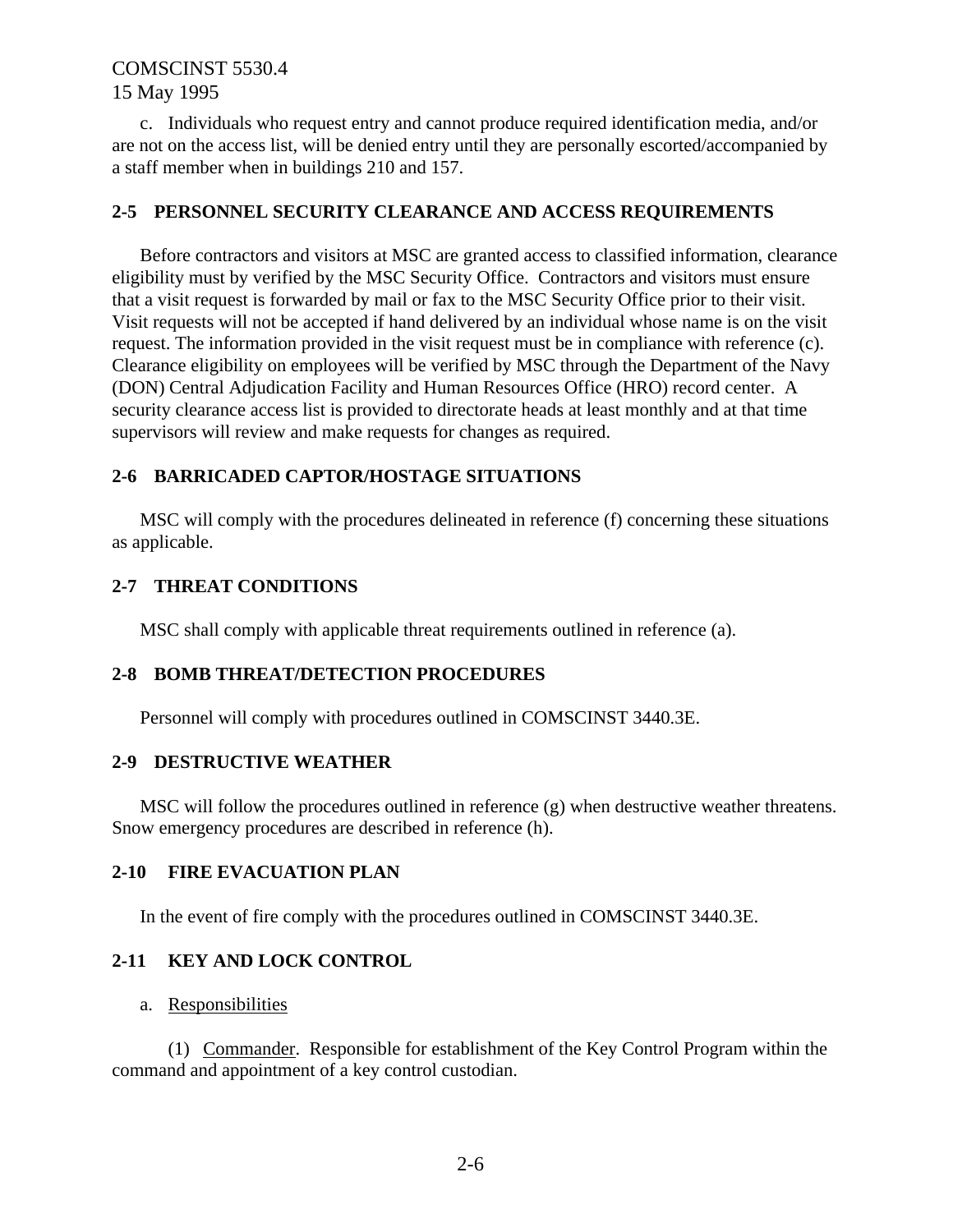(2) Key Control Custodian. Responsible for the command's overall key control program as outlined in reference (i). Keys to the command Restricted Areas are maintained in locked key cabinets and security containers located in the MSC Security Office. Administrative keys are maintained by the Logistics Director in a locked key cabinet. Keys are issued only to those persons approved by the Security Officer (staff personnel only). The Key control custodian is required to perform spot checks and inventory all keys at least quarterly.

(3) Security Officer. Designated the Key Control Officer for MSC. Responsible to the Commander for all security related key control and lock control functions at MSC.

(4) Director/Special Assistants. Responsible for ensuring that the key control program is implemented within their codes. He or she must notify N4 whenever a key is lost/stolen or when an employee departs the command before returning keys; for restricted area keys N15 must be notified in writing. Directors/Special Assistants will request duplication of keys through N4.

## b. Key Control Log

(1) A Key Control Log will be maintained with each key locker and when not in use will be kept under constant control of the custodian. When no personnel are available to oversee the log, it will be secured in an area qualified to hold classified material. The log will contain information to include keys issued, to whom, date/time issued and returned and the signature of the person drawing or returning the key. The control log will be checked against the key at the end of each watch or work period to account for all keys and an appropriate notation will be made in the Command Duty Log. There are only two classified key lockers in the command. They are located in the Command Control Center (CCC), which is manned 24 hours a day, and the Security Office. The key locker in the Security Office is stored in a security container and maintained by a Security Specialist. None of these keys are reissued.

(2) Included within the key inventory are all keys, locks, padlocks and locking devices used to protect or secure restricted areas and activity perimeters, critical assets, classified material and sensitive materials and supplies. Not included in the inventory are keys, locks and padlocks for convenience, privacy and administrative or personal use.

(3) There will be no more than two duplicate/spare keys kept onhand. Duplicates will at no time be checked out to personnel for convenience. Before a duplicate key is checked out, the key custodian will establish the need for the duplicate and the disposition of the original. All requirements for duplicate keys will be routed through the key custodian to the command security office. A record of keys replaced will be kept in the key control log for future reference and review.

c. After Hours Procedures. Keys are maintained in the Command Control Center (CCC). The SDO has custody of the keys which can be used to access all spaces (non-restricted including maintenance and restricted areas in buildings 210/157). Each of the keys are labeled and a log is maintained by the SDO who will use these keys for the duty sections to make the security checks for buildings 210 and 157 daily.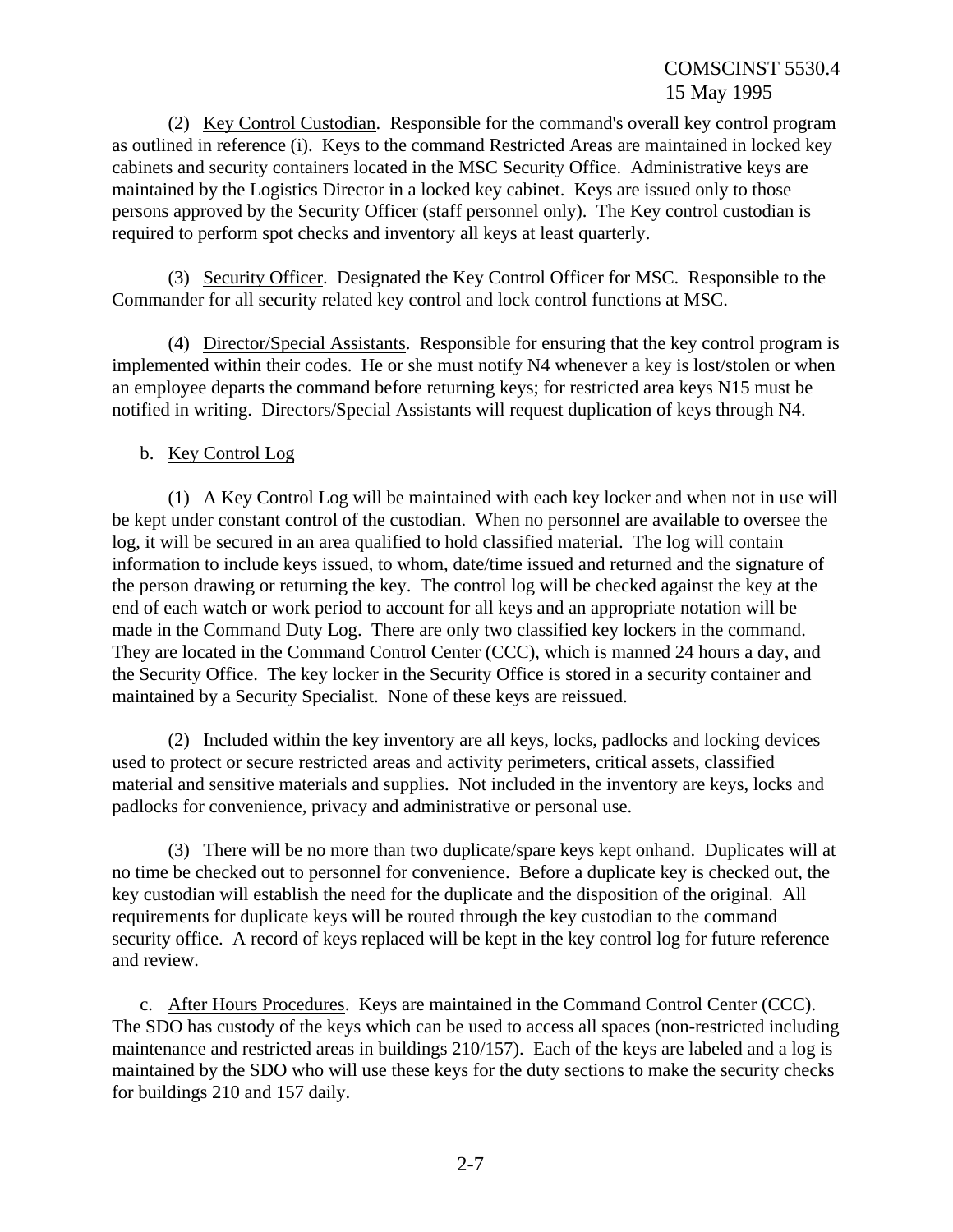## **2-12 PROTECTIVE LIGHTING**

Continuous lighting at both entrances to Building 210 and 157 illuminates the vehicle parking area and provides assistance to the NDW Security Police in preventing illegal intrusion attempts.

## **2-13 COMMUNICATION**

Classified information will not be discussed over non-secure telephones or in non-secure spaces.

## **2-14 AUTOMATED DATA PROCESSING SECURITY OFFICER (ADPSO)**

The ADPSO will ensure command ADP equipment is operated in accordance with reference (d).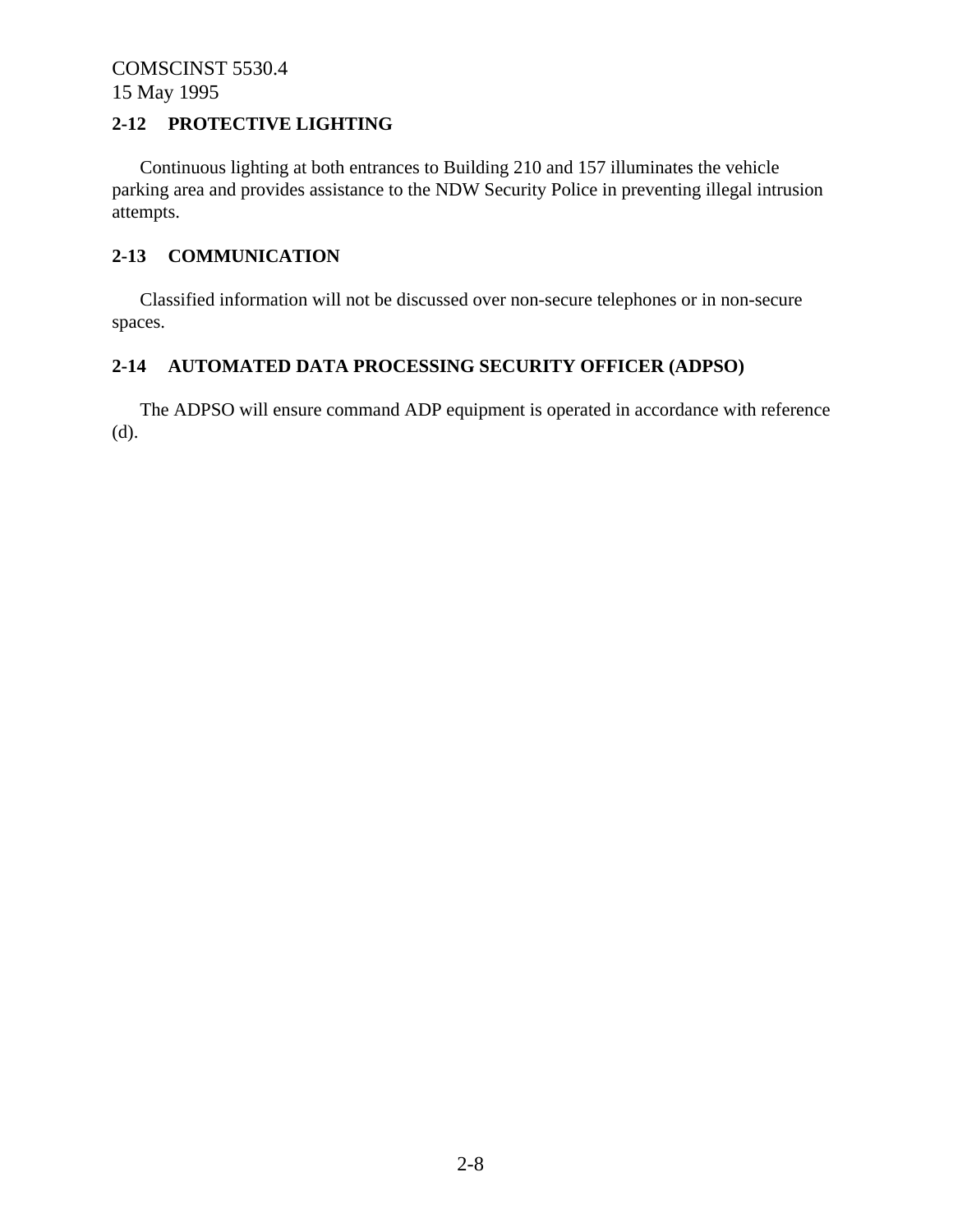#### **CONTROL MEASURES**

### **3-1 CONTROL MEASURES (RESTRICTED AREA)**

This chapter identifies all mission essential areas within MSC. Building 210 is designated as a restricted area. All persons are forbidden to enter established restricted areas unless their official duties require such entry. As a restricted area, there are procedures for conducting administrative inspections of persons entering and leaving such areas. The purpose is to detect/prevent the introduction of prohibited items (firearms, explosives, drugs, etc.) and to detect/prevent unauthorized removal of government property/material. Administrative inspections should be conducted on a random basis daily, but at least monthly. The inspections shall be specifically authorized in writing by COMSC or his/her designatee, the MSC Security Officer. Security guards will conduct the inspections with a member of the MSC Security Office present and in charge during the inspections.

### **3-2 AREA SECURITY**

Areas, offices and other structures at MSC which are designated as restricted fall into one of the following categories:

a. Level Three Areas. A Level Three restricted area is the most secure type of restricted area. It may be within less secure types of restricted areas. Entrance procedures for all Level Three restricted areas include an access list of personnel authorized to enter area without an escort. The access list will include name and rate/rank of each individual permitted uncontrolled access. Requirements for Level Three areas are as follows:

(1) Personnel identification and control system (i.e., activity area pass/ID or military/civilian government identification card) must be displayed at all times on the outer garment. During normal duty hours, use of an access list and entry/departure log is required. After normal duty hours, all personnel accessing the area must be logged in/out.

(2) Only persons whose duties require access and who have been granted appropriate security authorization will be admitted to Level Three areas. Persons who have not been cleared for access to the security interest contained with a Level Three area may be admitted, but they must be controlled by an escort, and the security interest protected from compromise or other degradation.

(3) When secured, a check will be made at least twice every 8 hour shift or, if adequately equipped with an operational IDS, once per 8 hour shift, for signs of unauthorized entry or other activity which threatens to degrade security of the Level Three restricted area.

b. Level Two Areas. Buildings 210 and 157 have no Level Two areas.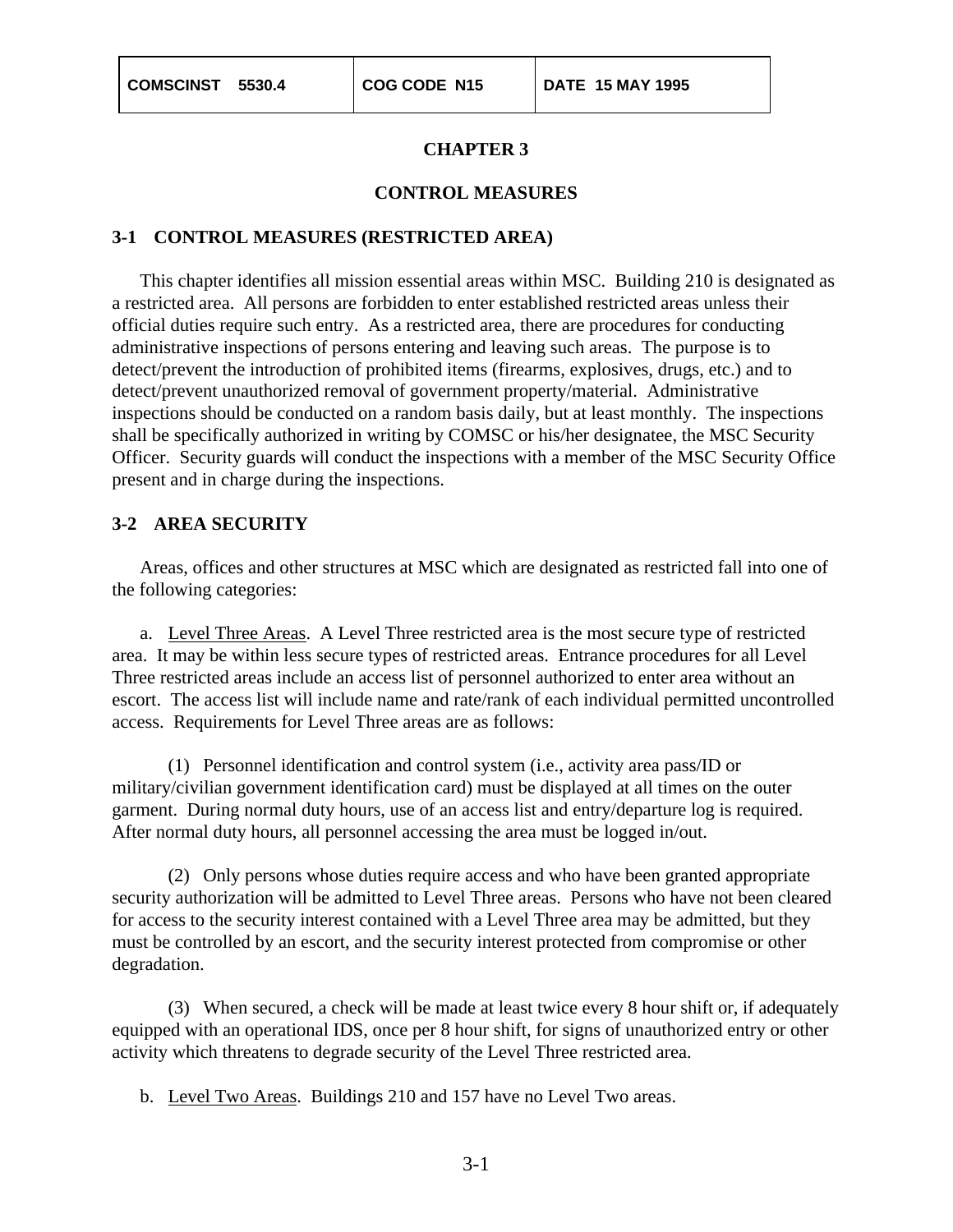### c. Level One Areas

(1) Persons authorized to enter Level One areas are those assigned duties requiring their presence while actively engaged in performing such duties.

(2) A Level One restricted area is the least secure type of restricted area and serves as a buffer zone for Levels Three and Two restricted areas providing administrative control. The following minimum security measures are required for all Level One restricted areas.

- (a) A personnel identification and control system.
- (b) Ingress and egress controlled by guards or other appropriately trained personnel.

(c) Procedures to control entry into the area by individuals (military, civil service, contractors, official business, individuals who render a service (e.g., vendors, delivery people, designated contractors performing a service, etc.)) retired military and unofficial visitors.

d. Non-Restricted Areas. A non-restricted area is an area which is under the jurisdiction of MSC but to which access is minimally controlled or uncontrolled. Such an area may be open to uncontrolled movement of the entire command or the area can be enclosed by a check point which would ensure access for official business or other authorized purpose only. Non-restricted areas will not be located inside restricted areas. All areas not designated as Restricted Areas are designated as non-restricted areas at MSC.

e. Posting of Restricted Areas. Restricted areas within MSC buildings will be posted simply as "Restricted Area." Posting of signs will be in accordance with paragraphs 0307 of reference (a).

f. Movement Control within Security Areas. Security personnel will have full cooperation and participation of other military and civilian personnel. All personnel in security areas will be instructed to consider each unidentified or improperly identified individual as a trespasser and report him/her to their supervisor, the Security Officer or to other appropriate authority.

g. Personnel Identification and Control Procedures. Buildings 210 and 157 are restricted areas; therefore, entry will be granted only to authorized personnel. Security guards will verify the identity of all personnel before entry to MSC buildings 210 and 157. Personnel must provide a current picture badge and/or be on the automated access system before entry. Personnel and visitors will comply with procedures as described below.

(1) MSC military and civilian employees with the following authorized badges are not required to sign in the log book.

(a) NDW identification badge with "MSC" stamped in bold red letters on the front of badge. Reference (e) outlines NDW badge policies.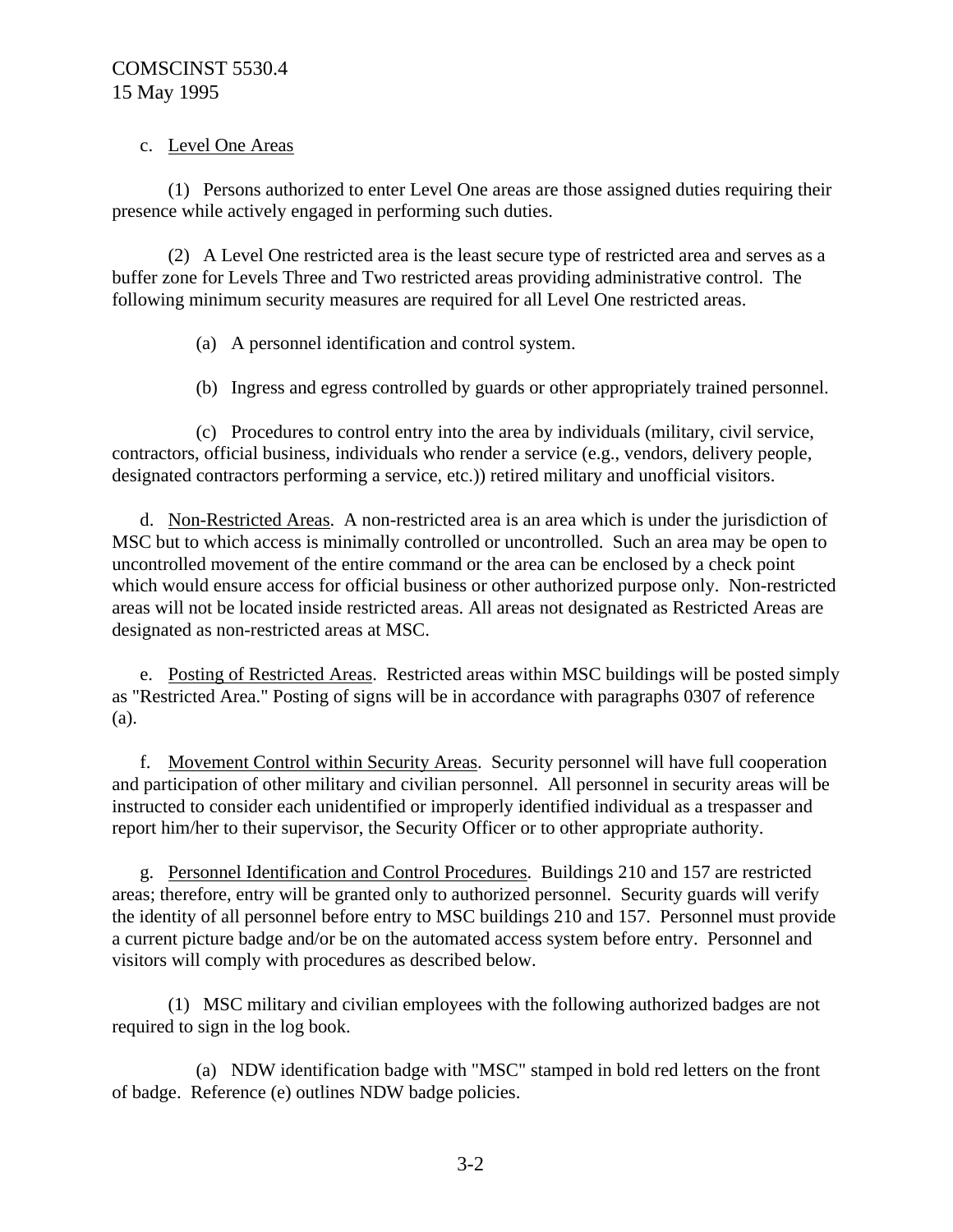(b) NCR/PNT badge (pink, red and/or white)

(c) MSC Area Command picture badges

1. MSCLANT Bayonne NJ

2. MSCPAC Oakland CA

3. MSCFE Yokohama, JA

4. MSCEUR London, UK

(d) NDW contractor identification badge with "MSC" stamped in bold red letters on the back of badge.

(2) Visitors with badges listed below are authorized access to buildings 210 and 157 but must sign in the visitor log. Exceptions to this rule are also listed below.

(a) National Defense Executive Reserve (NDER)

(b) Armed Forces of the United States (military identification cards -- green, red or blue colored)

log.

1. Military members who are not in access control system must sign the visitor

2. Military members who are not in access control system must be escorted. (This does not include command suite visitors.)

3. Military, civilian or visitors who are on access system will be provided the following internal badges prior to verifying their identity. Individuals must sign in/out visitor log prior to being provided a badge.

a. "T" badge will be given military or civilian employees who forget their MSC picture or NCR/PNT badge.

b. "V" badge will be given to federal government or contractors.

(3) All other visitors who are not on the MSC access system will be given a "Visitor with Escort" badge and those visitors must be escorted at all times. The security guard will also contact the point of contact to request an escort for the visitor.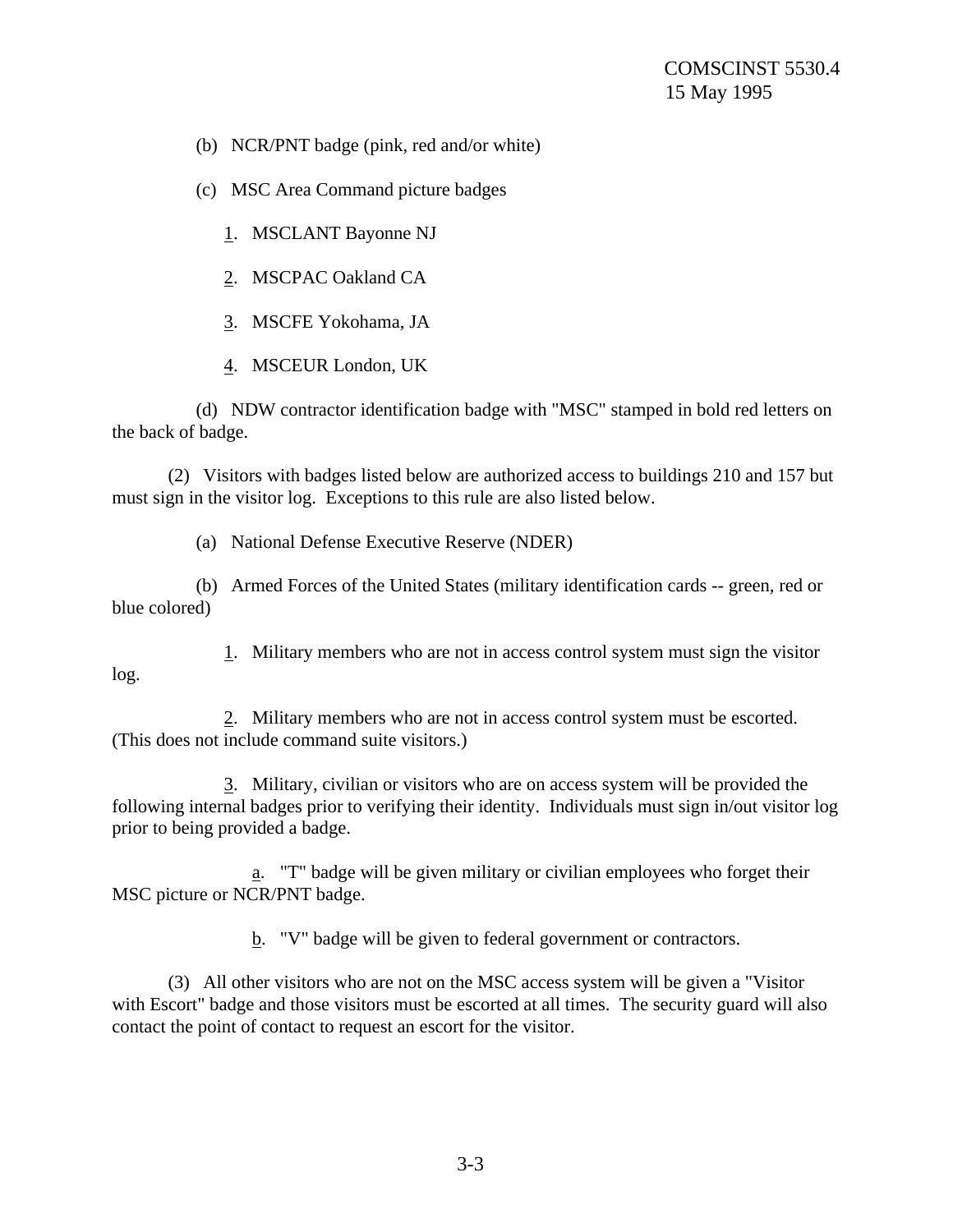(4) Command Suite/VIP Visitors. The security guard will be notified prior to any visits to the command suite (N00, N01 and N02). Visitors will be escorted by someone in the command suite. (No sign in log book is required). The following procedures will be followed:

(a) Security guard will be notified by the command suite (N00, N01 and N02), prior to any visits to the command suite.

(b) Security guard will contact command suite when visitor arrives.

(c) Visitor will be escorted by someone in the command suite.

(d) Visitor will not be required to show identification, the escort from the command suite will verify identity of visitor.

(5) Weekend Drilling Reservists. U.S. Navy Reservists who perform weekend drills and meet at COMSC Headquarters, will ensure that a list is provided periodically to the MSC Security Office prior to their visit. The following procedures will be followed by the security guards in buildings 210 and 157.

(a) Check the military identification of the reservist.

(b) Check the access list for the individual's name.

(c) Ensure that reservist signs in/out log.

(d) If the name is in the access system and the reservist holds an NDW/MSC badge, they are not required to be issued a "V", "T", or "Visitor with escort badge."

(e) If name is not in access system, issue reservist a "V" badge.

(6) After Hours Procedures. All persons entering or leaving building 210 on weekdays during the hours between 1900 (7:00pm) and 0500 (5:00am) will sign in/out log book. No one will leave through building 157 after 1800 (6:00pm). All personnel who are located in building 157 after that time will leave through building 210.

(a) All personnel will sign in regular visitor log on weekends and on holidays.

(b) Deliveries made after hours, weekends and/or holidays shall be left at the guard desk. Security guards are to notify SDO of package and make a note in the log books.

(7) Law Enforcement. The security guards shall cooperate with Federal, State, County and local law enforcement officials who visit MSC in an official capacity. The official will present their credentials to the security guard and after verification of their identity MSC security office will be notified immediately during regular working hours or the SDO after hours and on weekends and holidays.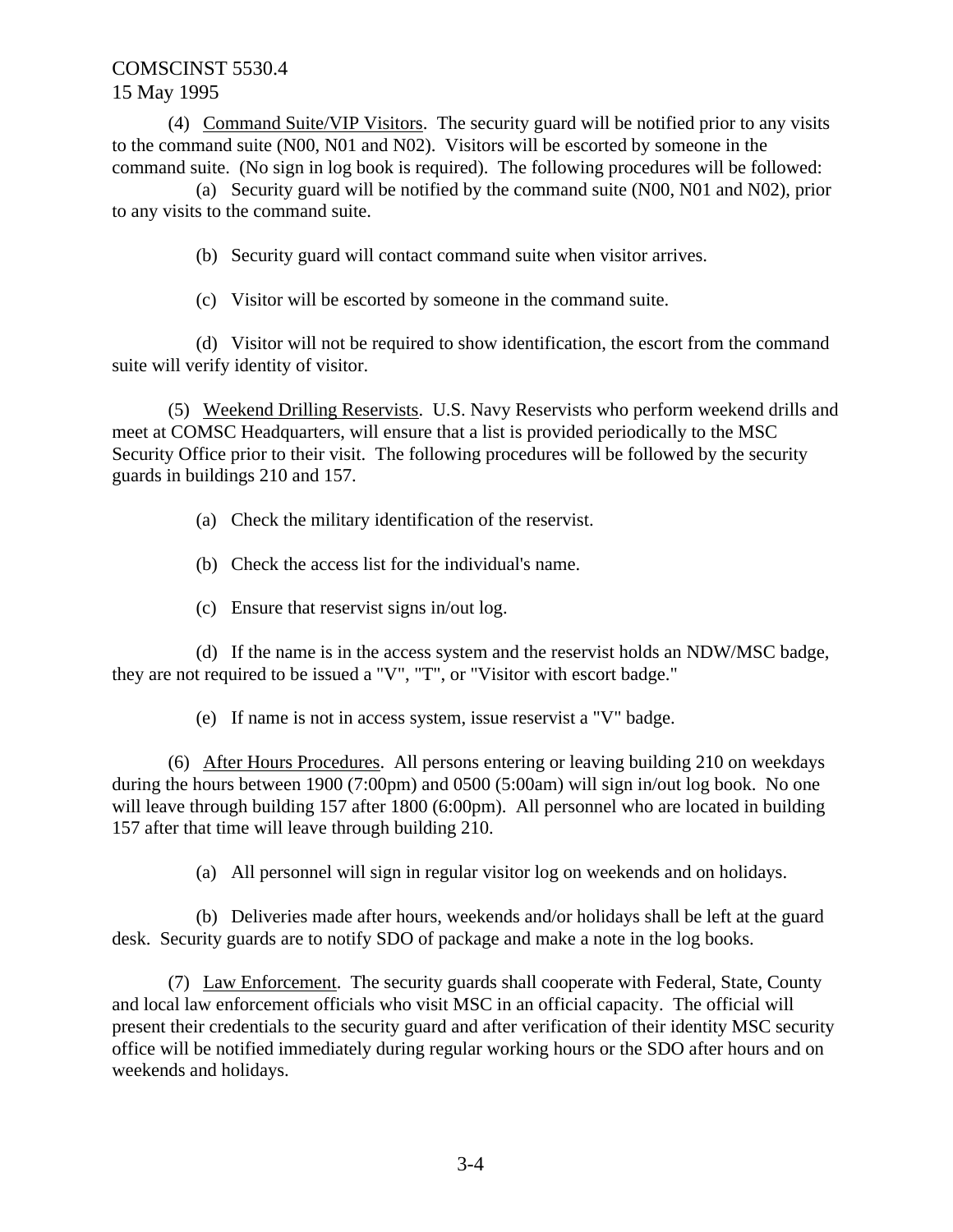(8) Agents of Investigative Agencies. For all Federal Bureau of Investigation (FBI), Naval Criminal Investigative Service (NCIS), Defense Investigative Service (DIS), U.S. Treasury Department, Secret Service or Office of Personnel Management (OPM) investigative personnel requesting admittance to buildings 210 or 157 the procedures below will be followed:

(a) Credentials will be checked;

(b) MSC Security Office will be notified during normal hours; after hours, the SDO will be notified.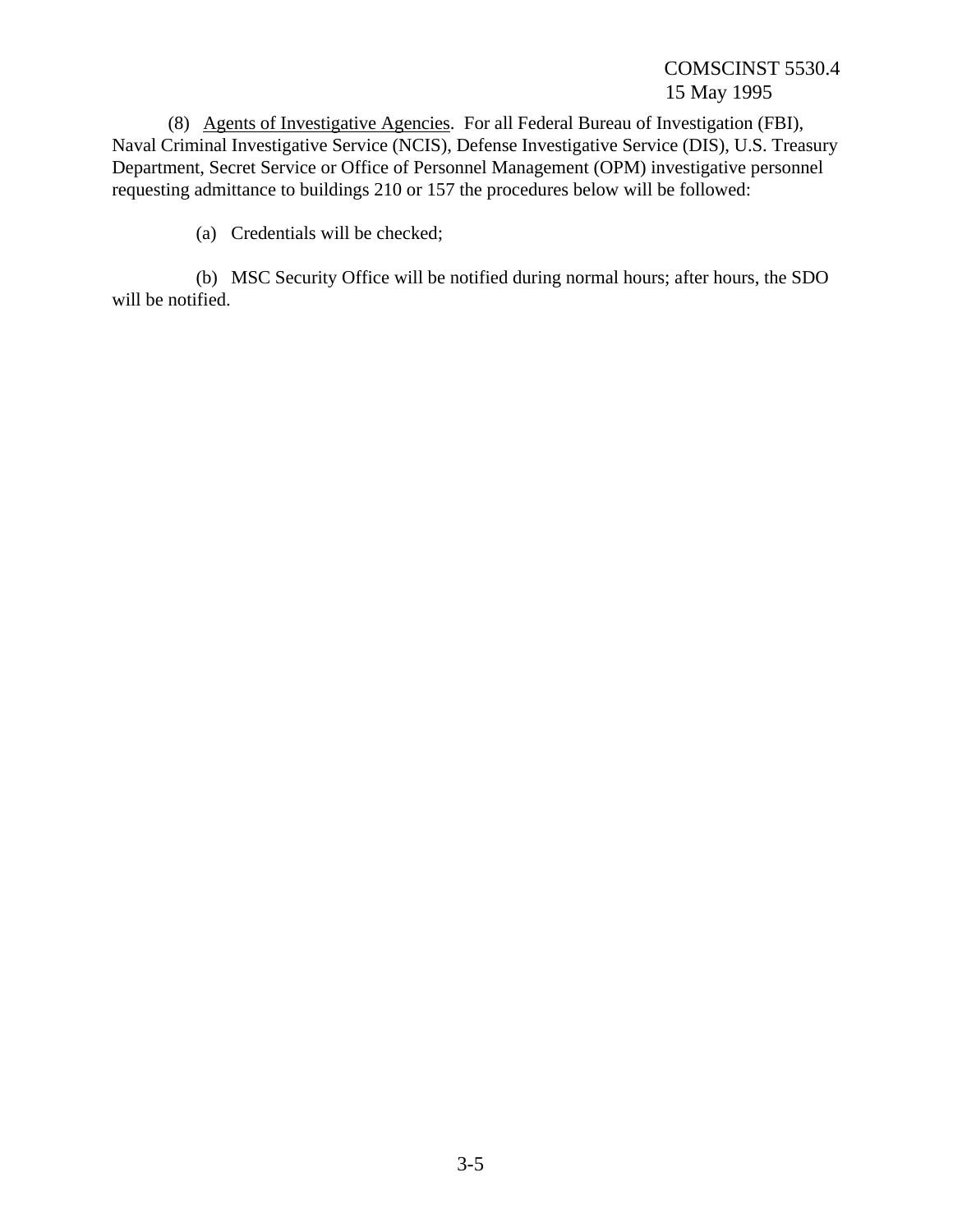#### **MATERIAL CONTROL**

#### **4-1 PROPERTY CONTROL PROCEDURES**

Reference (a) requires the controlled movement of government property. The use of property passes is essential to external security and loss prevention. Every precaution must be exercised to ensure the integrity of government material.

a. Property Pass (NAVSUP 155). This form authorizes removal of certain specifically described government or private property from MSC through control points. It is the standard form to be used by MSC when appropriate documentation showing proof of ownership or authorization for possession is not with the government or private property. Other proof of ownership or authorized documentation is:

(1) Government bills of lading

(2) Commercial bills of lading

(3) Adding machine tape annotated "SERVMART COMSC" used for all SERVMART purchases

- (4) DOD Single Line Item Release/Receipt Document (DD Form 1348-1)
- (5) Requisition and Invoice/Shipping Document (DD Form 1149)
- (6) Blanket Purchase Authorization (BPA) (NSC 4225/1)
- (7) Subsistence Report Multi-use (NAVSUP 1059)
- (8) Material Inspection and Receiving Report (DD 250)
- b. Property Passes

(1) A property pass, issued by N4, will accompany government property from MSC through Buildings 210 and 157 guard force.

(2) Property passes will be picked up by the guard force in either Building 210 or 157.

(3) The guard force/security official will review the property pass for authenticity of the signature or entries for documentation or where serial numbers are not annotated on the property pass.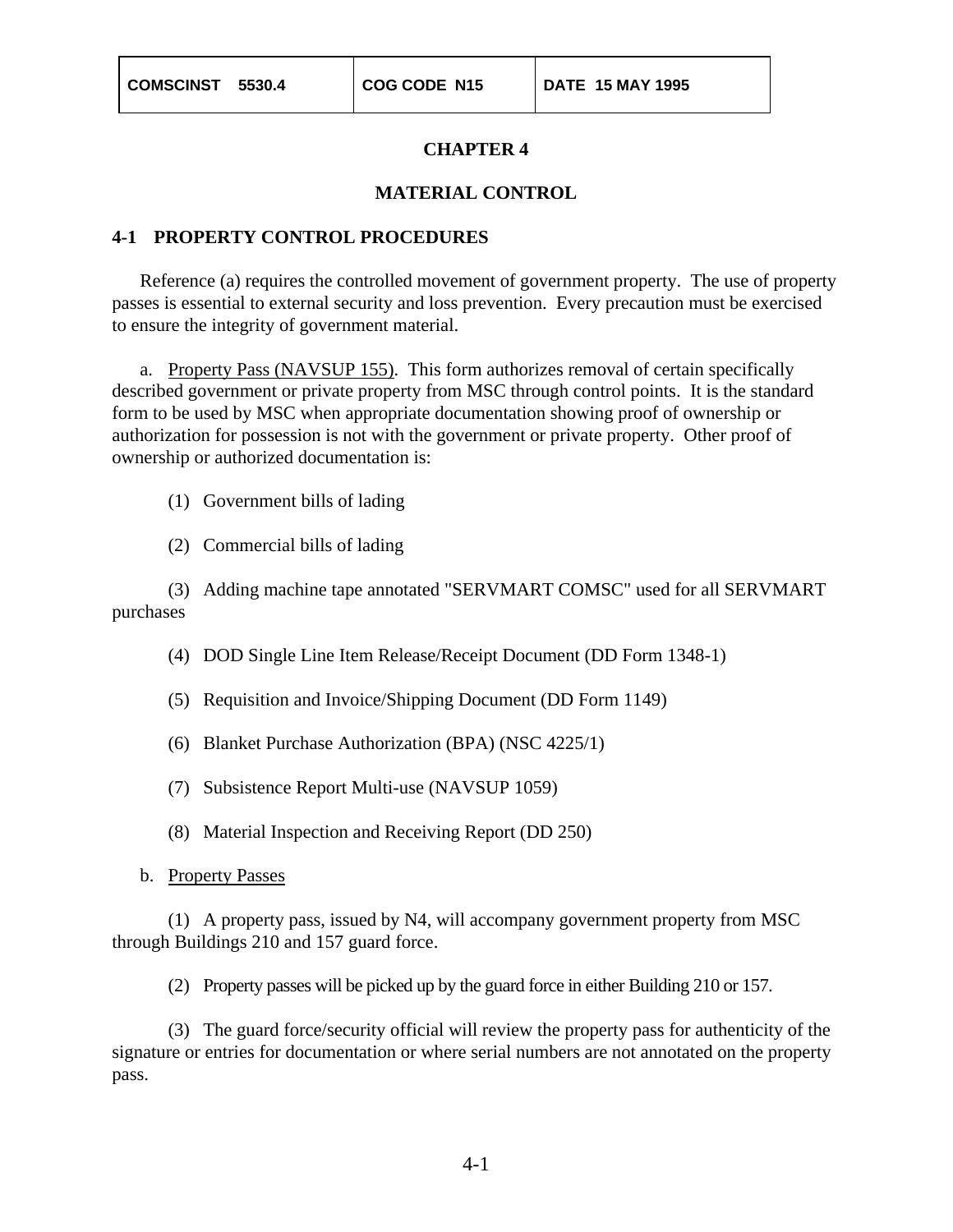### **4-2 RESPONSIBILITIES**

a. The Logistics Director (N4) shall:

(1) Maintain accountability and control over MSC property passes.

(2) Obtain an adequate on-hand supply of property passes and ensure that they are stored in combination lock containers.

(3) Appoint a directorate custodian to obtain and maintain accountability of property passbooks (including disposition of originals) and return completed passbooks to the Security Officer. Information regarding any suspected usage irregularities in property passes shall be reported to the Security Officer.

(4) List items/property being removed from building 210 and/or 157 and record serial numbers for each item on property pass. Also record dates of issue, signatures and duty stations of persons to whom issued and keep for control purposes.

b. Security Officer shall:

(1) Review MSC property passes returned. Send copy to Property Manager (N41a) to update property control system.

(2) Inspect completed passbooks received from N4 to ensure all returned passes have been matched with the duplicate copy and each missing original has been accounted for by the issuing directorate. Investigate all matters indicating possible misuse, fraudulent changes or any other irregularities. Directors/ Special Assistants and N4 will be advised of any discrepancies and will be requested to take corrective action.

(3) Periodically review the use and application of property passes and ensure they are being properly utilized.

(4) Establish and maintain liaison between NDW Security and other appropriate officials to ensure property passes issued by MSC are returned to this command.

## **4-3 INFORMATION MATERIAL CONTROL**

Control of classified and Privacy Act information/material is addressed in reference (c). The Security Manager is responsible for the information and personnel security program; the ADP Security Officer (ADPSO) is responsible for the ADP security program.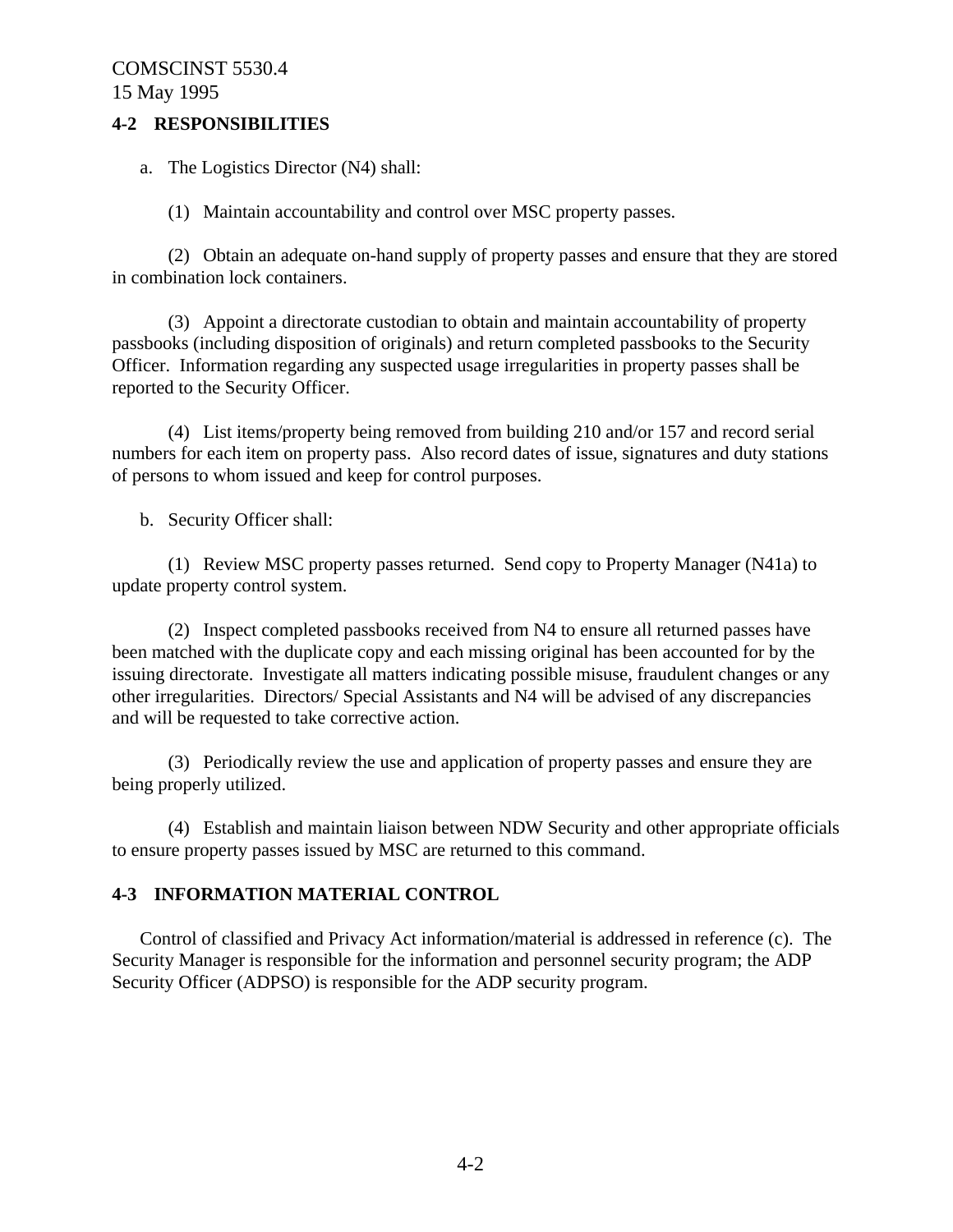### **PHYSICAL SECURITY AIDS**

#### **5-1 SECURITY LIGHTING**

DOD security personnel are responsible for the inspection of security lighting, while maintenance comes under the jurisdiction of the Public Works Department.

a. Protective Lighting. Protective lighting is utilized around the perimeter areas of Buildings 210 and 157 as a means of security illumination for workers entering and departing during hours of darkness.

b. Auxiliary Lighting. Generators and power source will be considered for critical areas. Back-up generators are located in building 210 and specifically for the Communications Center in Building 210 only.

### **5-2 POWER FAILURE PROCEDURES**

a. In the event of a commercial power failure during regular work hours, NDW Public Works Department will be notified by COMSC (N4) or the contract security guard.

b. After regular work hours, NDW Security Department and NDW Public Works Department will be notified by Building 210 security guard or by the MSC SDO.

#### **5-3 INTRUSION DETECTION SYSTEM (IDS)**

a. IDS is designed to detect, not prevent, actual or attempted penetrations. IDS contributes to the overall physical security posture and the attainment of security objectives. The IDS systems are located in the SEASTRAT and WINSITE spaces. When the IDS system alarm sounds, the contract security guards in building 210 will respond by calling the MSC Security Office during normal work hours and after hours by calling NDW Security Police or the MSC SDO. In the event of power failure, the Security Guard will notify the SDO who will check both spaces to ensure there have been no successful attempts to gain entry to the spaces.

b. The following personnel at MSC are responsible for ensuring that the IDS is maintained.

(1) Commander, MSC has overall responsibility for the proper installation and hook-up of all alarms in buildings 210 and 157 including the designated spaces/areas.

(2) The Security Officer (N15) and the Logistics Director (N4) must approve all systems prior to hook-up to ensure compatibility.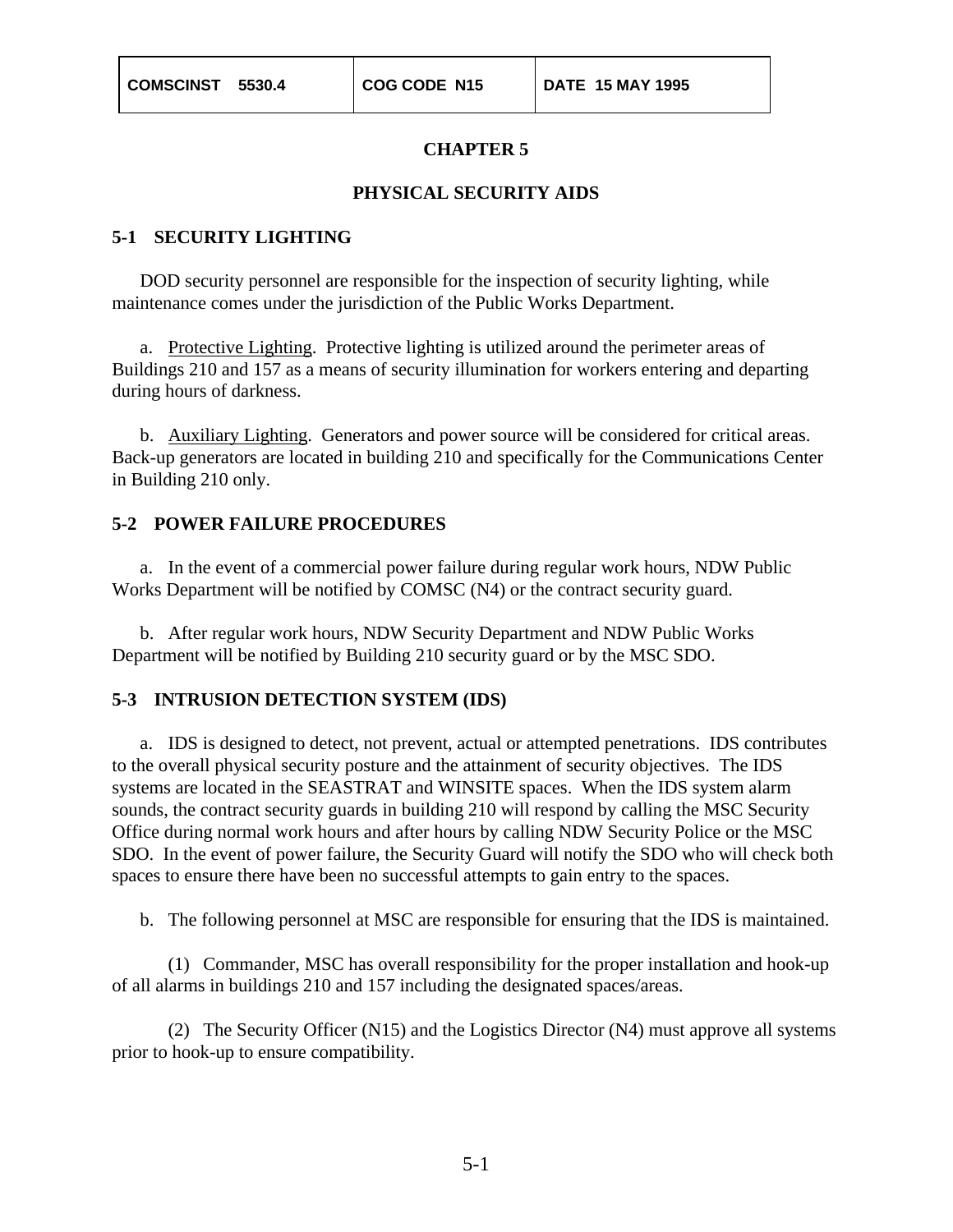(3) The MSC Security Officer will provide and monitor the alarm system in MSC buildings 210 and 157.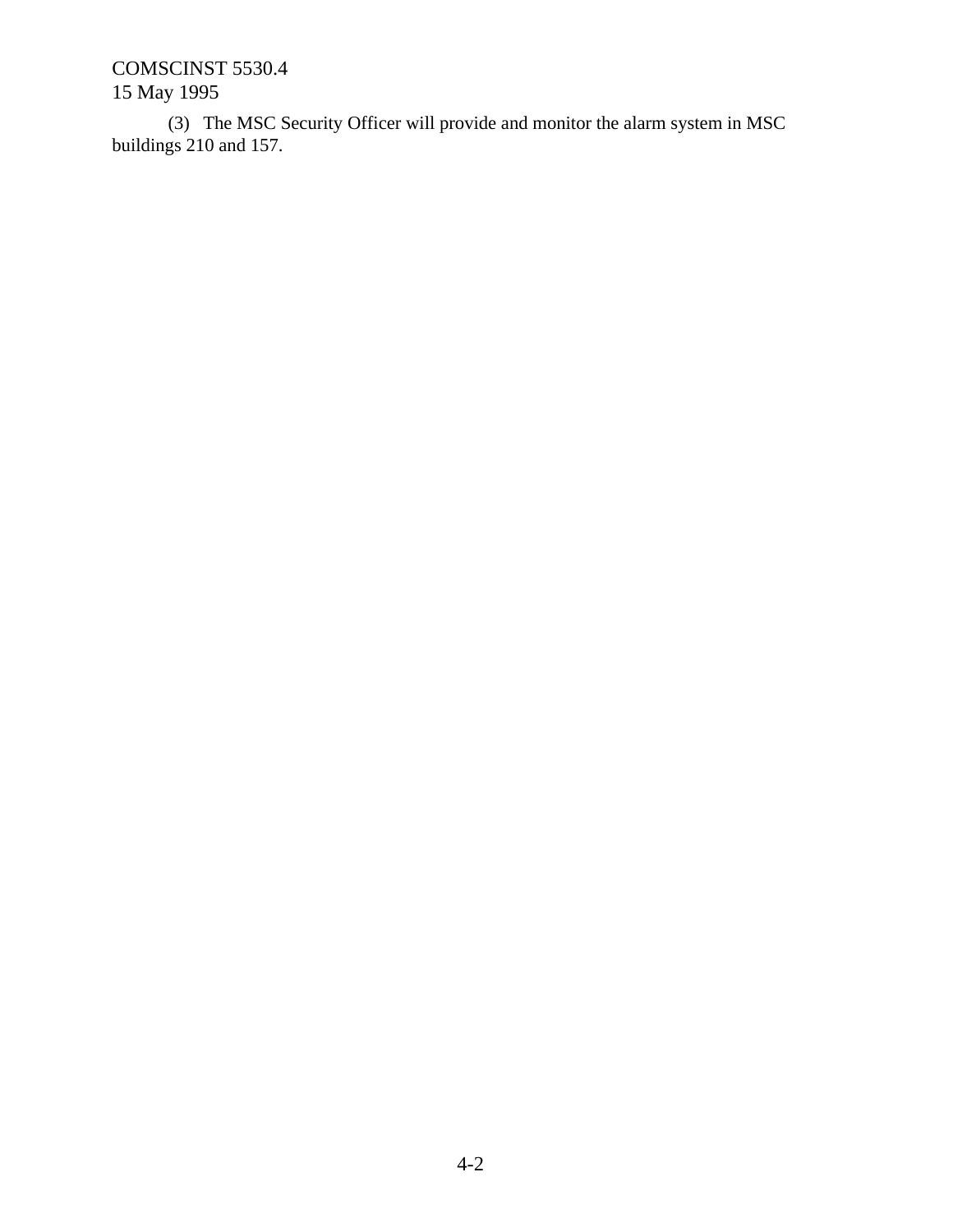#### **SECURITY FORCE**

#### **6-1 GENERAL**

One contract security guard is assigned to building 210 and one guard is assigned to building 157. These security guards will be issued special orders which cover specific situations pertaining to that specific post. Each security guard reporting for duty will review the post orders and become familiar with its contents at the beginning of his/her watch. At the end of each watch the security guard will brief the oncoming security guard of any changes to the post orders or any significant special incidents. The guard orders will be reviewed at least semiannually by the MSC Security Officer.

#### **6-2 RESPONSIBILITIES**

The armed security guards at MSC Headquarters and MSC Central Technical Activity (MSCCENTACT) are located at the entrances of building 210 and 157 will perform the following duties at the above listed posts:

- a. Control the entry and exit of all personnel, equipment and property.
- b. Protect U.S. government property and employees and visitors.
- c. Maintain all of the guard logs/registers in a neat and legible manner.
- d. Keep constantly alert and observe everything within sight or hearing.
- e. Report all violations of published and/or verbal orders.
- f. Remain on assignment until properly relieved by direction of contract guard supervisor.
- g. Pass all information relative to assignment to the relieving guard.
- h. Turn over any money or valuables recovered to MSC Security Officer.
- i. Endeavor to prevent theft, pilferage, riots, espionage, sabotage and other criminal acts.

j. When directed, conduct random security inspections of incoming/outgoing personnel, briefcases, purses, packages, etc.

k. Ensure that all personnel bringing and removing government and/or agency property have a valid property pass (if necessary) and sign the property log book.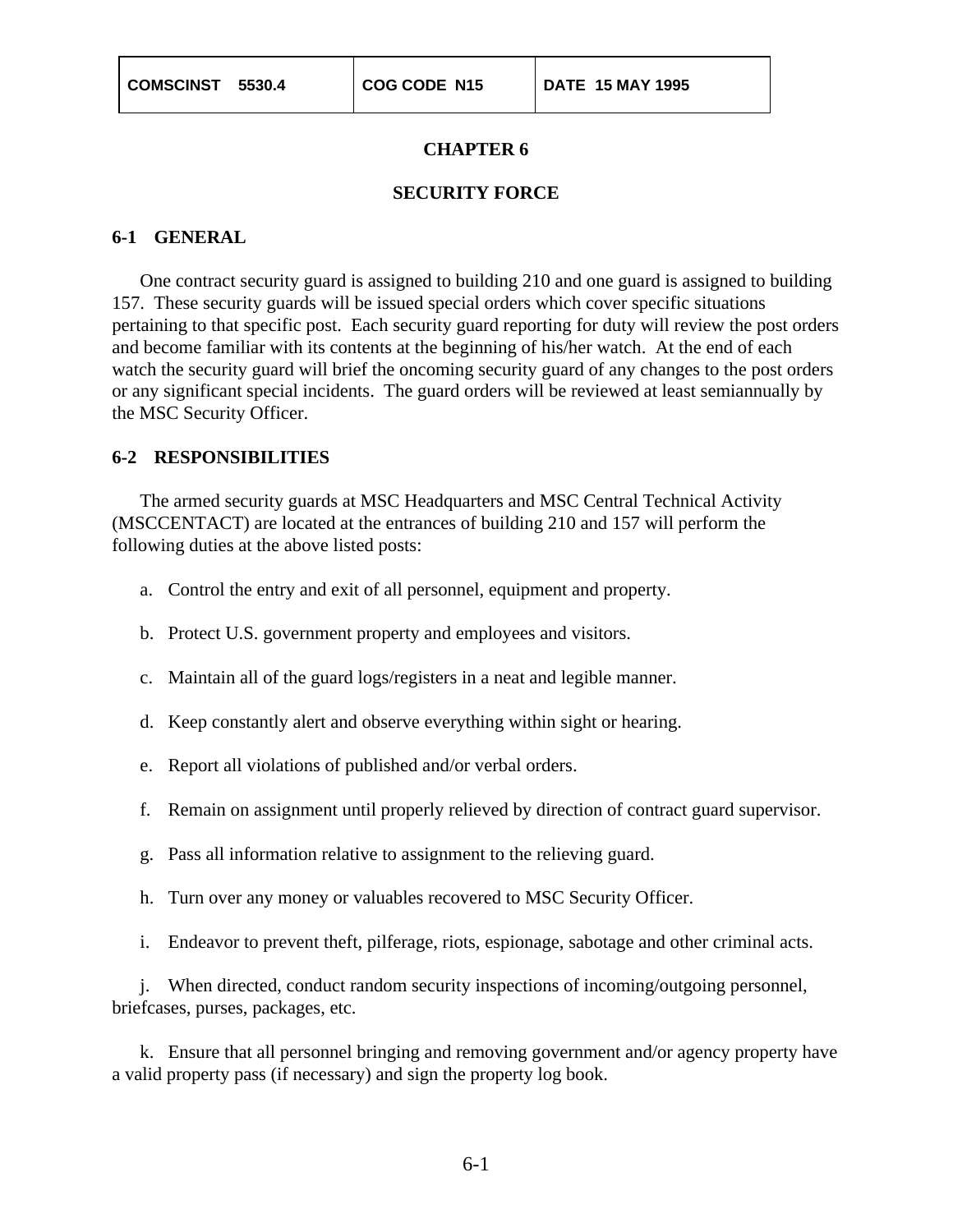l. Ensure that prohibited material such as firearms, explosives, drugs, etc. does not enter the building.

m. Issue appropriate "V", "T", "Visitor with Escort" and "Distinguished Visitor" badges to visitors or employees. Ensure that none of these badges leave buildings 210 and 157.

n. Be professional and courteous in all situations.

o. Apprehend and detain persons only within their jurisdiction and then only for as long as necessary to transfer such persons to NDW Police. MSC Security Officer will be notified from 0600 to 1630; the SDO will be notified from 1630 to 0600 on weekends and holidays regarding the situation.

### **6-3 SUPERVISION**

Assigned security guards come under the direct supervision of the NDW Contracting Office with the COMSC Headquarters Security Officer providing daily guidance in carrying out assigned duties. Changes to these instructions will normally come from the COMSC Security Officer. However, between the hours of 1630 and 0600 weekdays and all day Saturday, Sunday and holidays, the authority to modify orders is given to the COMSC Staff Duty Officer (SDO).

## **6-4 METHODS OF FORCE**

The minimum amount of necessary force shall be used in all situations. The methods and instruments are listed from the least severe to the most severe and the following applies:

a. Physical apprehension and restraint techniques, e.g., come-along holds.

b. Standard issue security devices, not including firearms, i.e., the baton. The baton may be used in the following situations:

(1) To subdue a resisting subject in self-defense or in protection of a third party.

(2) As a blocking or repelling device in crowd control.

(3) To ward off blows from an assailant.

c. Firearms may be drawn and readied for use in situations where it is anticipated that they may be actually required.

(1) In accordance with the Naval District Washington Security Directive 24-90, the minimum amount of force shall always be used by the security guard force.

(2) The use of deadly force (the drawing of or actual use of a weapon) is the **last resort** measure and the contract security guards will do so only in the following situations.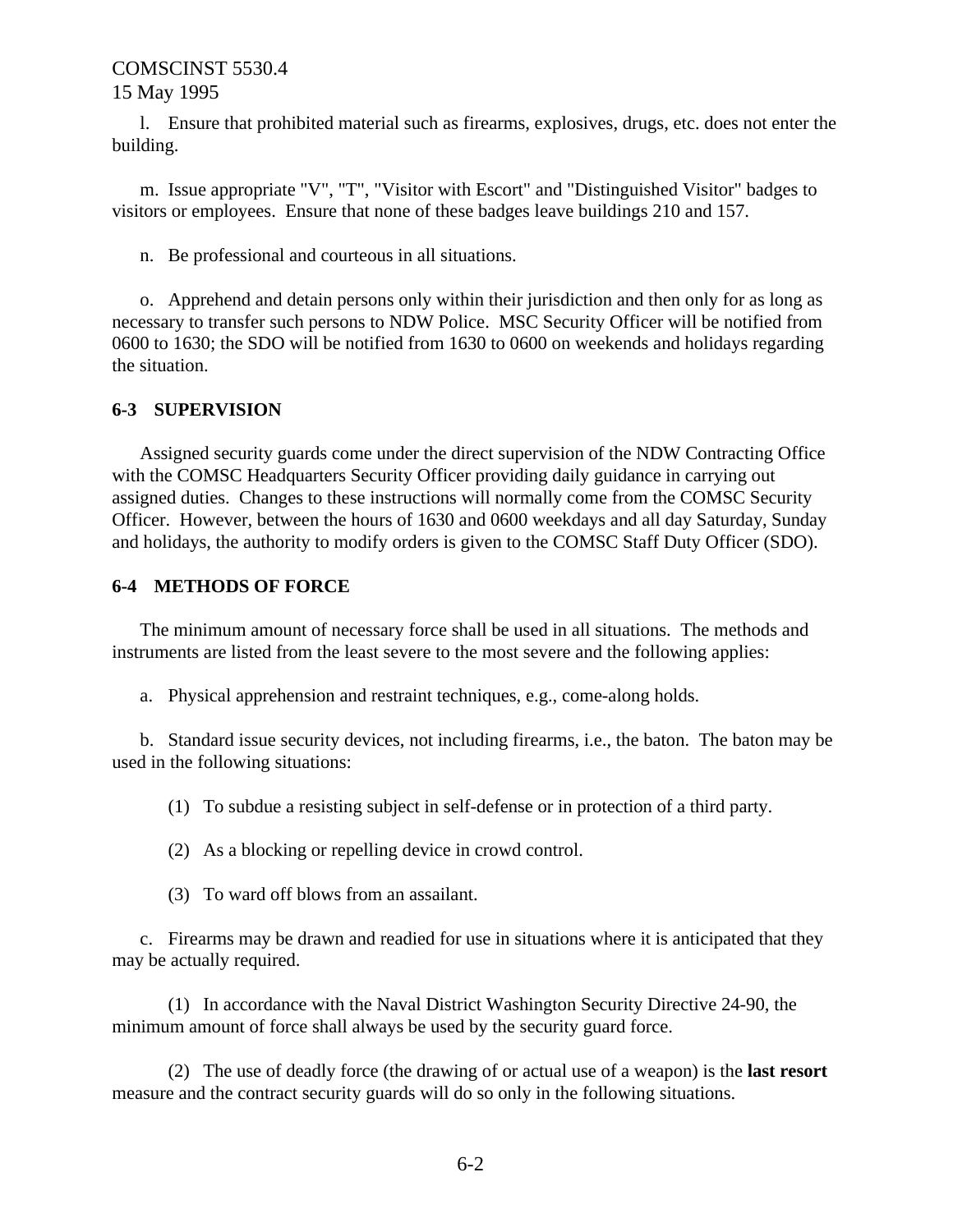(a) Self defense. When deadly force reasonably appears to be necessary to protect security personnel, military, civilian, contractors and or visitors in buildings 210 and 157 from death or serious bodily harm.

(b) Serious offense. When deadly force appears to be necessary to prevent a serious offense involving violence and threatening death or serious bodily harm (such as arson, armed robbery, aggravated assault or rape).

(c) Lawful Order. In addition to normal superior authority, a "Lawful Order" to fire a weapon on post may be given by the following MSC personnel:

- 1. Commander, MSC
- 2. Vice Commander, MSC
- 3. Deputy Commander, MSC
- 4. Chief of Staff, MSC
- 5. Security Officer, MSC
- 6. Staff Duty Officer (SDO), MSC

**NOTE**: There is a picture of the Commander and Vice Commander posted at each guard post for verification. The SDO will present a badge to indicate that he/she is the duty officer.

## **6-5 PRECAUTIONS FOR USE OF DEADLY FORCE**

Before the use of deadly force, the following precautions shall be taken to prevent possible death or serious bodily harm.

- a. An order to halt shall be given before firing a shot.
- b. Shots shall not be fired if it is likely that an innocent bystander may be harmed.
- c. Warning shots may not be employed because it constitutes a hazard to innocent persons.

d. Only authorized issued firearms and ammunition shall be carried and used by the contract security guards in the performance of their duties and during training.

e. A discharge of firearms, other than during authorized training, or any instance of misuse or mishandling by guards shall be reported immediately to the MSC Security Officer, the NDW Security Officer, and the NDW Contracting Officer.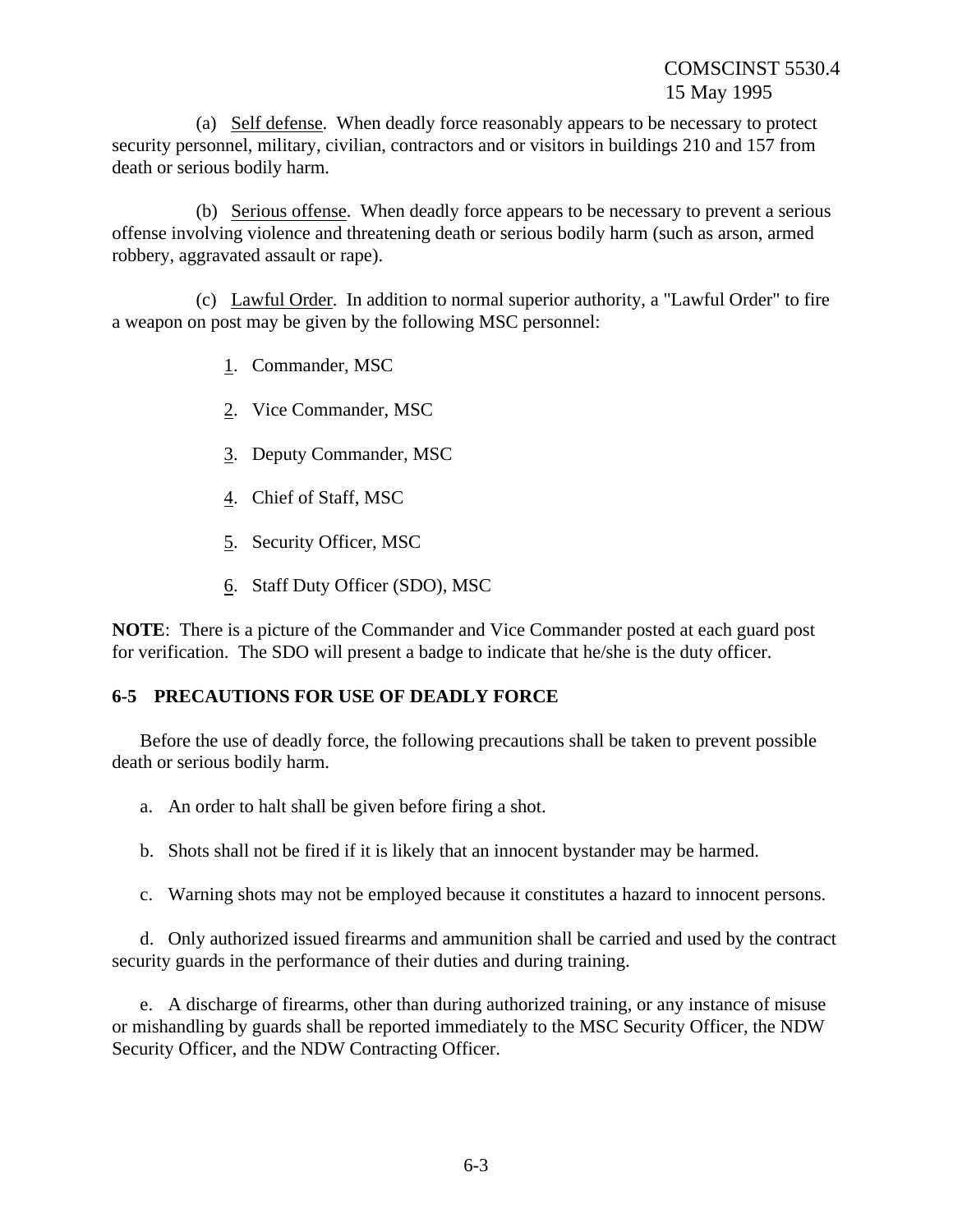## **6-6 EMERGENCY PROCEDURES**

a. During emergencies (fire alarm, medical emergency, evacuation, etc.) emergency personnel will be permitted immediate entry. Contract security guard will immediately call the MSC Security Officer during normal hours or the SDO if after normal work hours, weekends and/or holidays and advise them of the situation.

b. In case of fire or natural disaster, the security guard in building 210 or 157 will immediately notify the following as applicable:

- (1) Fire Department 433-3333
- (2) Ambulance 433-3269
- (3) NDW Security Dept 433-3017/3211
- (4) SDO 685-5155 (1630 0600)
- (5) MSC Security Officer 685-5144/5145/5146  $(0600 - 1630)$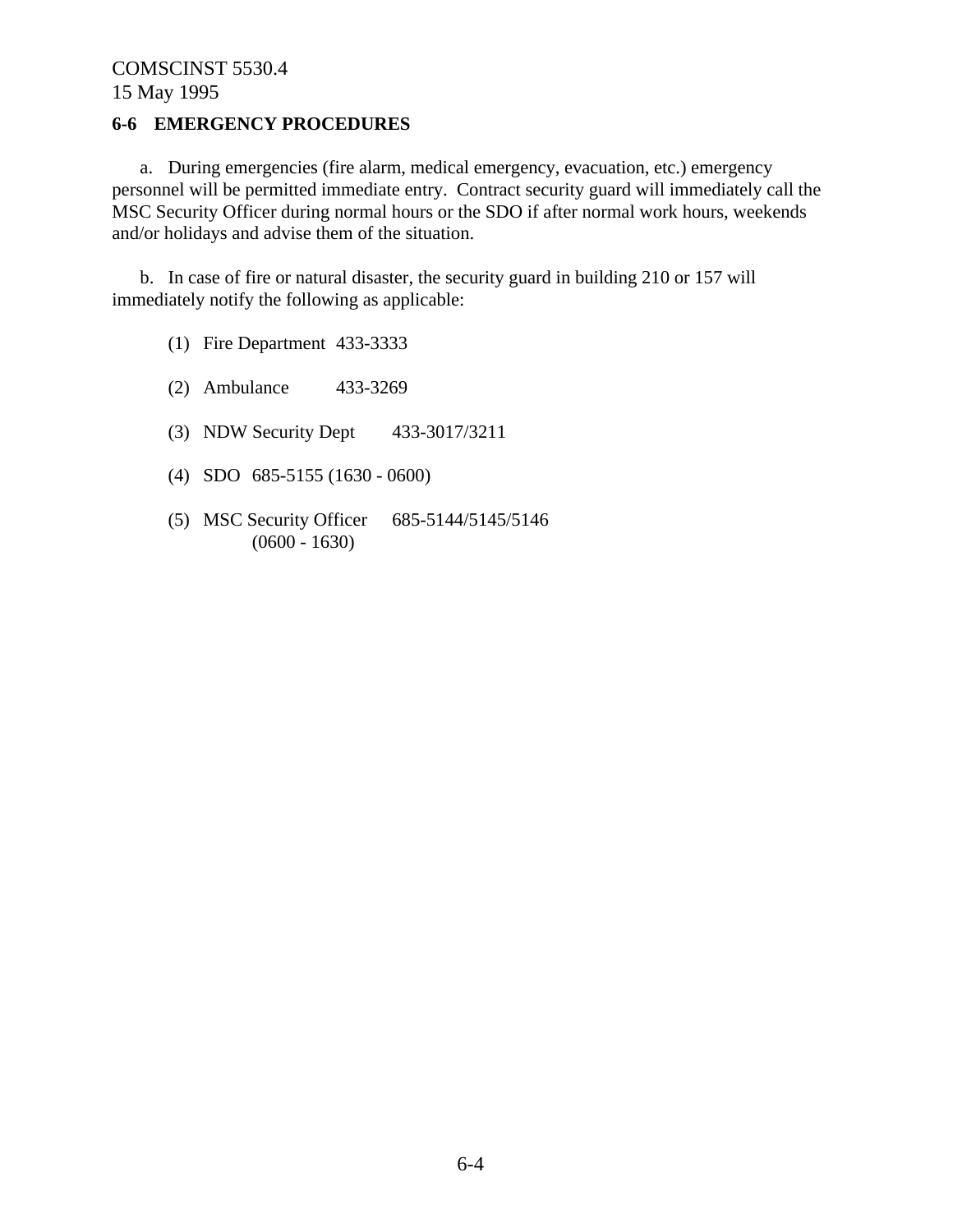#### **TERRORIST THREAT CONDITIONS (THREATCONs)**

#### **7-1 INTRODUCTION**

Information and warnings of terrorist activity against MSC and attached personnel will normally be received from security authorities or through security agencies. Information may come from NDW Police Department, be received directly by command or agency as a threat or warning from a terrorist organization or be in the form of an attack.

### **7-2 DECLARATION OF TERRORIST THREATCONs AND MEASURES FOR IMPLEMENTATION**

The declaration of THREATCONs and implementation of measures may be decreed by the Commander, MSC, following receipt of intelligence through official sources, the Naval District of Washington, other official channels or following an anonymous threat message. Actions should be based on all appropriate sources of information to include intelligence, law enforcement and knowledge of the location situation. Reference (a) provides detailed THREATCON procedures.

#### **7-3 THREAT ASSESSMENT GUIDELINES**

a. General Guidelines. The following general guidelines provide for uniform implementation of security alert conditions. Assessment factors are defined as follows:

(1) Existence. A terrorist group is present, or able to gain access to a given building.

(2) Capability. The acquired, assessed or demonstrated level of capability to conduct terrorist attacks.

(3) Intentions. Recent demonstrated anti-U.S. terrorist activity or assessed intent to conduct such activity.

(4) Targeting. Current credible information on activities indicative of preparations for specific terrorist operations.

(5) Security Environment. The internal political and security considerations that impact on the capability of terrorist elements to carry out their intentions.

b. Threat Levels. Threat levels are based on the degree to which combinations of the following factors are present: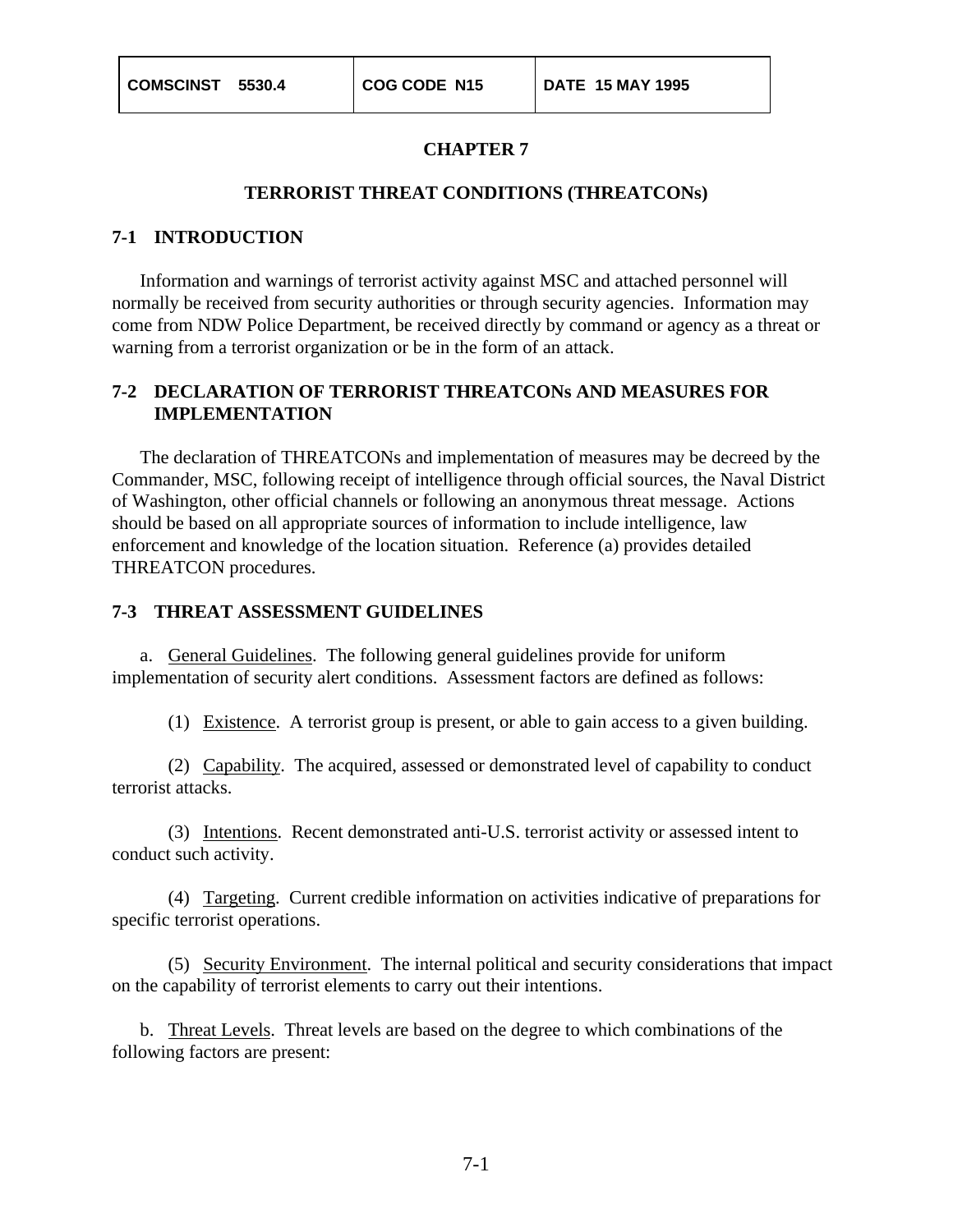(1) Critical. Factors of existence, capability and targeting must be present. History and intentions may or may not be present.

(2) High. Factors of existence, capability, history and intentions must be present.

(3) Medium. Factors of existence, capability, history and must be present. Intentions may or may not be present.

(4) Low. Existence and capability must be present. History may or may not be present.

(5) Negligible. Existence and/or capability may or may not be present.

## **7-4 VULNERABILITIES**

The following are MSC vulnerabilities:

- a. Communication lines and support facilities
- b. Power supply transmission (primary and alternate)
- c. Logistic and storage facilities
- d. Computer facilities access to LAN or individual "stand alone" microcomputers
- e. Intrusion detection system monitor station
- f. Water sources
- g. Personnel
	- (1) Flag officers/senior civilians

(2) Foreign personnel assigned to or visiting the command

## **7-5 THREAT CONDITIONS**

a. THREATCON ALPHA. This condition is declared as a general warning of possible terrorist activity, the nature and extent of which is unpredictable, when the circumstances do not justify full implementation of the measures of THREATCON BRAVO. However, it may be necessary to implement selected measures from THREATCON BRAVO. The measures in this threat condition must be capable of being maintained indefinitely.

b. THREATCON BRAVO. This condition is declared when there is an increased and more predictable threat of terrorist activity even though no particular target is identified. The measures of this threat condition must be capable of being maintained for weeks without causing undue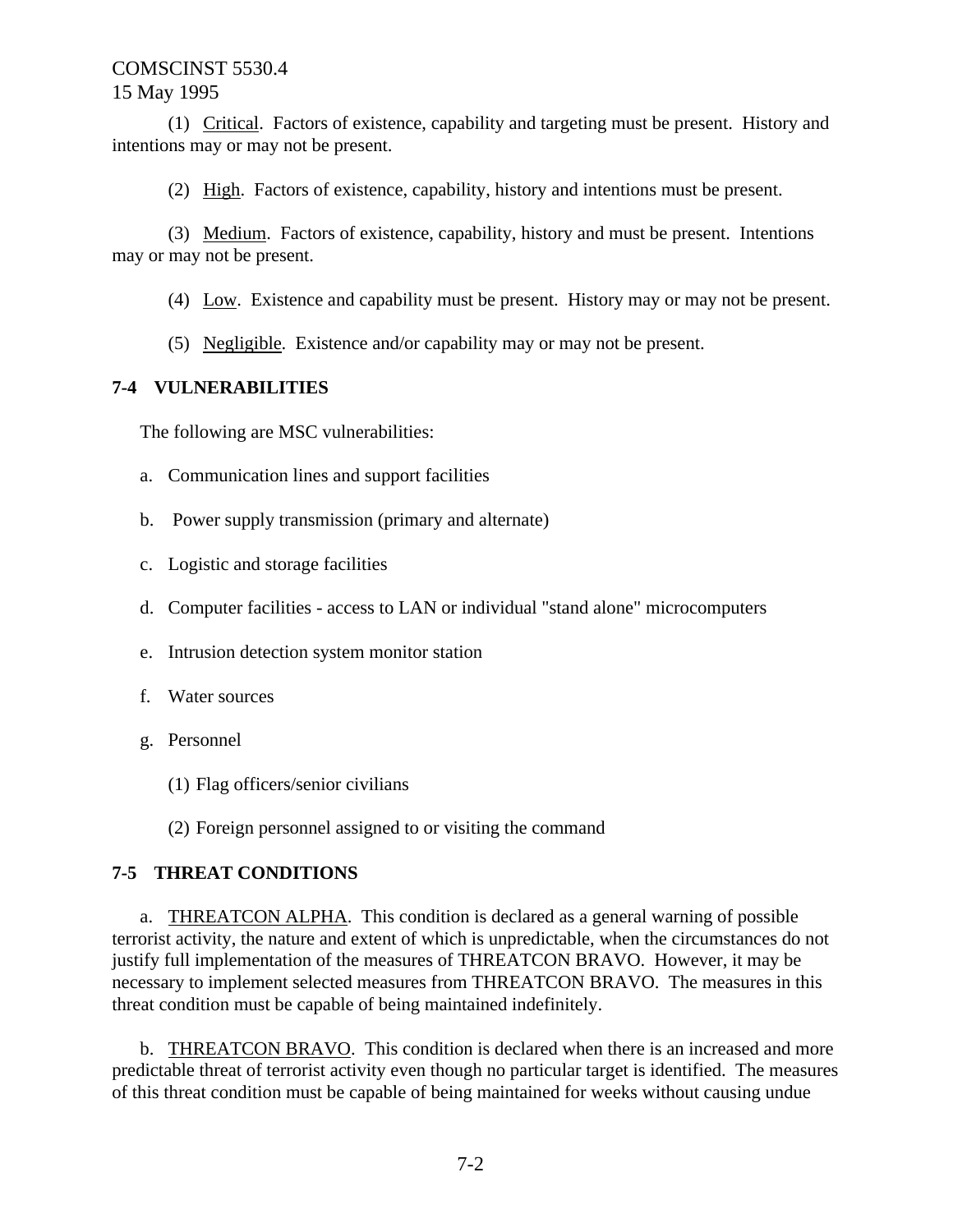hardship, without affecting operational capability and without aggravating relations with local authorities.

c. THREATCON CHARLIE. When an incident occurs or when intelligence is received indicating that some form of terrorist action against installations or personnel is imminent. Implementation of this measure for more than short periods will probably create hardship and will affect peacetime activities of the installation and its personnel.

d. THREATCON DELTA. A terrorist attack has occurred or when intelligence has been received that terrorist action against a specific location is likely. Normally this THREATCON is declared as a localized warning.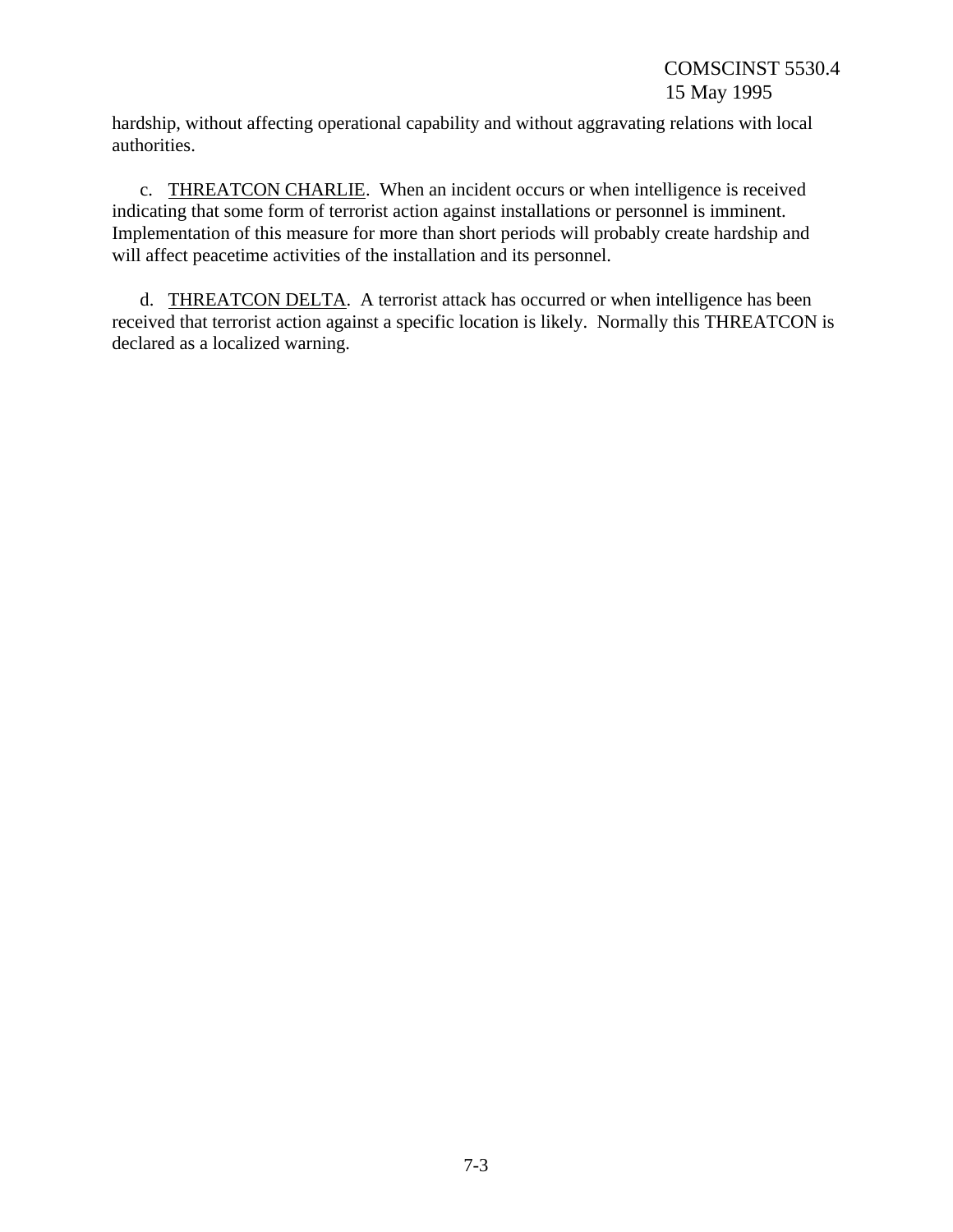## **APPENDIX A**

## **SECURITY SERVICING AGREEMENT**

**NOTE:** MSC Security Servicing Agreement will be separate from the MSC Physical Security Plan.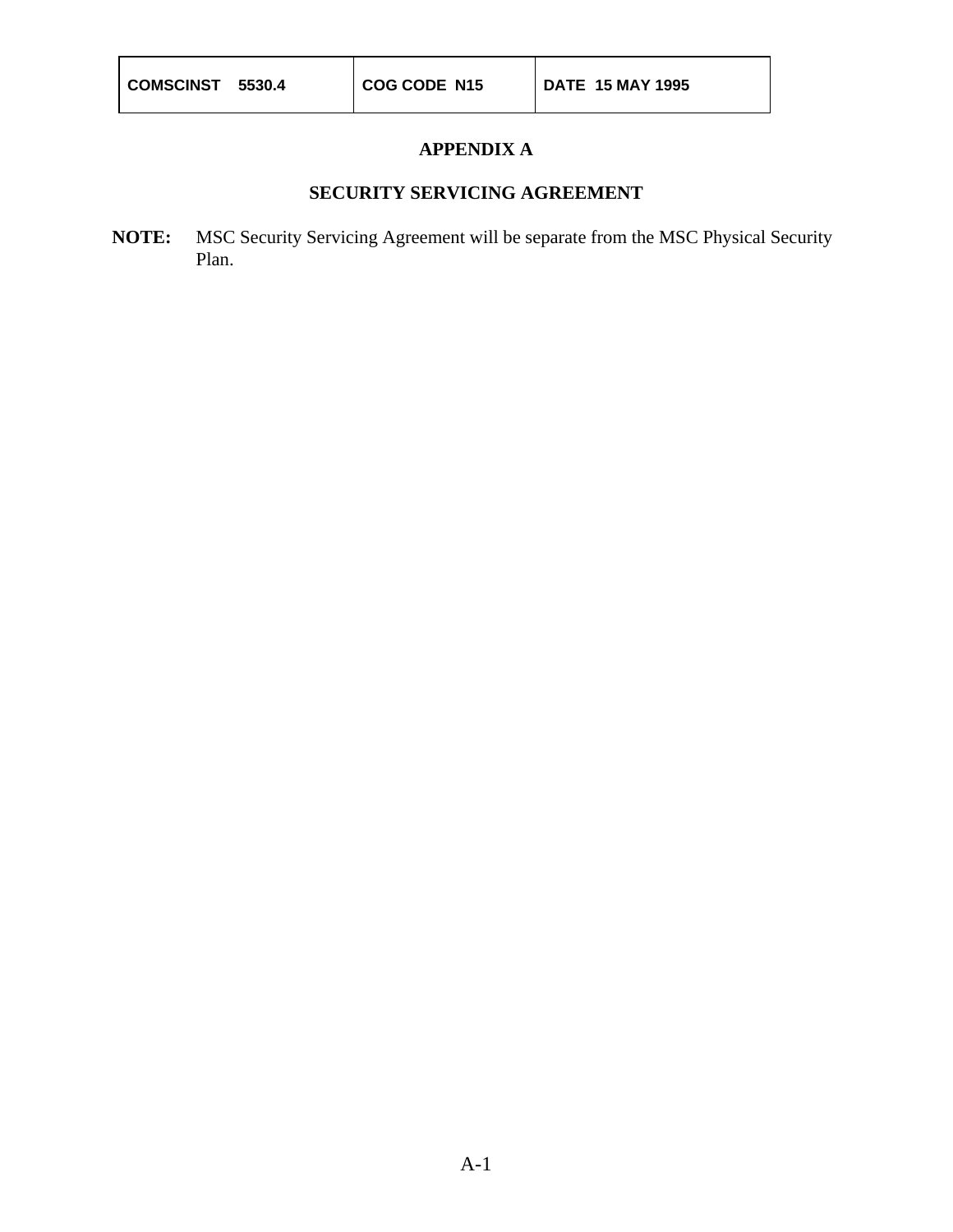## **APPENDIX B**

## **INDEX**

### **SUBJECT**

#### **PARAGRAPH**

| Declaration of Terrorist THREATCONs and Measures for Implementation7-2 |  |
|------------------------------------------------------------------------|--|
|                                                                        |  |
|                                                                        |  |
|                                                                        |  |
|                                                                        |  |
|                                                                        |  |
|                                                                        |  |
|                                                                        |  |
|                                                                        |  |
|                                                                        |  |
|                                                                        |  |
|                                                                        |  |
|                                                                        |  |
|                                                                        |  |
|                                                                        |  |
|                                                                        |  |
|                                                                        |  |
|                                                                        |  |
|                                                                        |  |
|                                                                        |  |